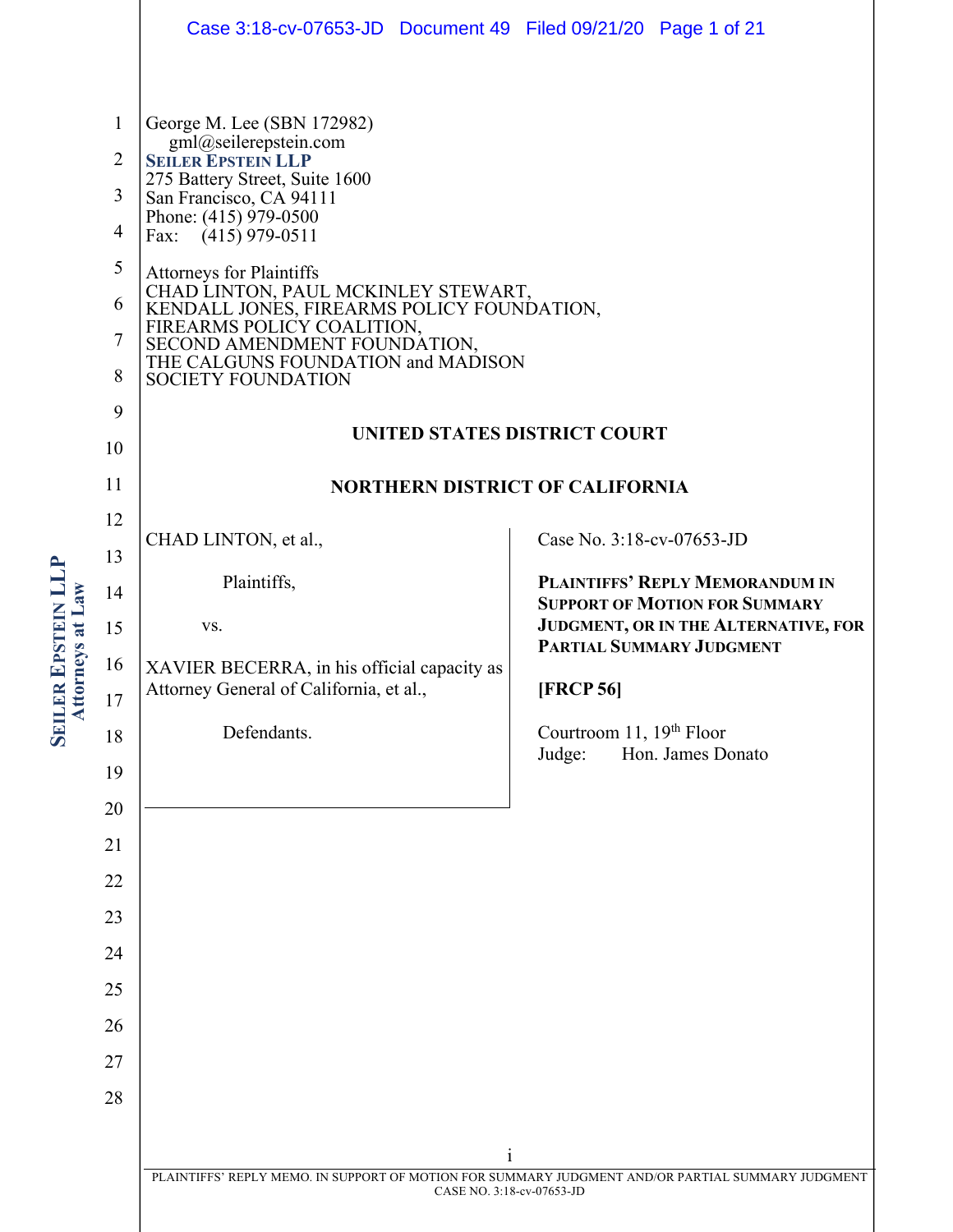# Case 3:18-cv-07653-JD Document 49 Filed 09/21/20 Page 2 of 21

TABLE OF CONTENTS

| $\overline{2}$      | I. |                 |                                                                                                                                                   |  |
|---------------------|----|-----------------|---------------------------------------------------------------------------------------------------------------------------------------------------|--|
| 3<br>$\overline{4}$ |    | A.              | DEFENDANTS CANNOT RELY UPON MERE PRESUMPTIONS IN OPPOSING PLAINTIFFS'<br>MOTION FOR SUMMARY JUDGMENT ON THEIR SECOND AMENDMENT CLAIMS1            |  |
| 5                   |    |                 | Defendants' Treatment of Plaintiffs is a <i>Policy</i> Concerning Persons<br>1.                                                                   |  |
| 6<br>7              |    |                 | Defendants' Policies As Applied to Plaintiffs Burden Conduct<br>2.                                                                                |  |
| 8                   |    |                 | Defendants' Policies Fail Review Under Heightened Scrutiny. 4<br>3.                                                                               |  |
| 9                   |    |                 | 4.                                                                                                                                                |  |
| 10<br>11            |    | <b>B.</b>       | REQUIRING A STATE TO HONOR ITS FULL FAITH AND CREDIT CLAUSE OBLIGATION TO<br>RECOGNIZE JUDGMENTS RENDERED BY COURTS IN OTHER STATES IS NOT        |  |
| 12                  |    |                 |                                                                                                                                                   |  |
| 13                  |    | $\mathcal{C}$ . | DEFENDANTS FAIL TO DISPUTE THEIR DISPARATE TREATMENT OF OUT-OF-STATE<br>FELONY CONVICTIONS WHICH VIOLATES THE CONSTITUTIONAL RIGHT TO TRAVEL.  11 |  |
| 14<br>15            |    | D.              | DEFENDANT WILSON IS NOT IMMUNE UNDER THE ELEVENTH AMENDMENT. 13                                                                                   |  |
| 16                  |    | Ε.              |                                                                                                                                                   |  |
| 17                  | Π. |                 |                                                                                                                                                   |  |
| 18                  |    |                 |                                                                                                                                                   |  |
| 19                  |    |                 |                                                                                                                                                   |  |
| 20                  |    |                 |                                                                                                                                                   |  |
| 21                  |    |                 |                                                                                                                                                   |  |
| 22                  |    |                 |                                                                                                                                                   |  |
| 23                  |    |                 |                                                                                                                                                   |  |
| 24                  |    |                 |                                                                                                                                                   |  |
| 25                  |    |                 |                                                                                                                                                   |  |
| 26                  |    |                 |                                                                                                                                                   |  |
| 27                  |    |                 |                                                                                                                                                   |  |
| 28                  |    |                 |                                                                                                                                                   |  |
|                     |    |                 |                                                                                                                                                   |  |
|                     |    |                 | $\ddot{\mathbf{i}}$<br>PLAINTIFFS' REPLY MEMO. IN SUPPORT OF MOTION FOR SUMMARY JUDGMENT AND/OR PARTIAL SUMMARY JUDGMENT                          |  |
|                     |    |                 | CASE NO. 3:18-cv-07653-JD                                                                                                                         |  |

**SEILER EPSTEIN LLP Attorneys at Law**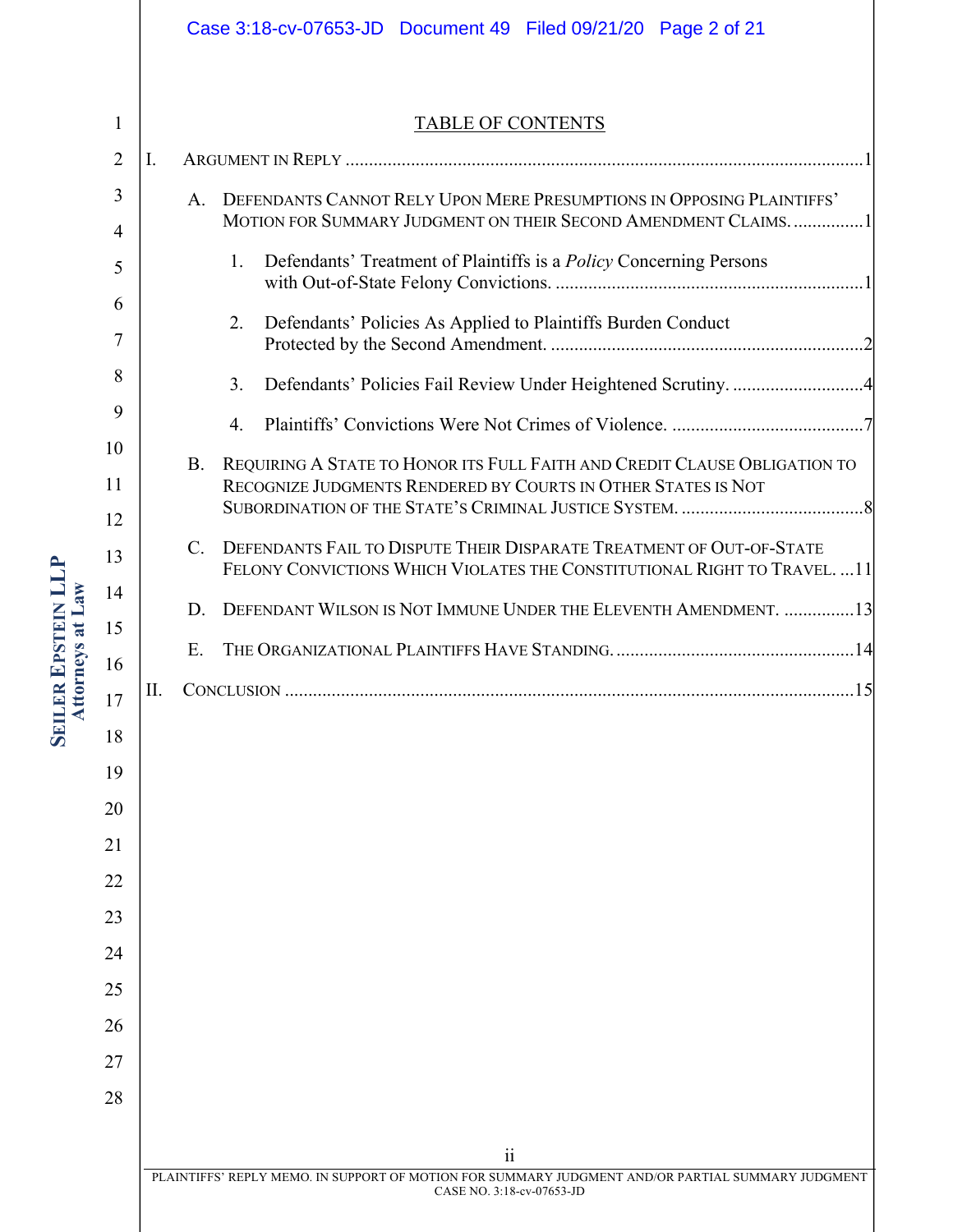#### Case 3:18-cv-07653-JD Document 49 Filed 09/21/20 Page 3 of 21

#### 1 2 3 4 5 6 7 8 9 10 11 12 13 14 15 16 17 18 19 20 21 22 23 24 25 26 27 28 TABLE OF AUTHORITIES **Cases** *Allstate Ins. Co. v. Hague*, 449 U.S. 302 (1981) ...........................................................................11 *Associated Gen. Contractors of Am. v. Cal. Dept. of Transp.*, 713 F.3d 1187 (9th Cir. 2013).....15 *Baker v. Gen. Motors Corp.* 522 U.S. 222, 118 S.Ct. 657 (1998)...................................................9 *Binderup v. Attorney General*, 836 F.3d 336 (3d Cir. 2016).......................................................3, 6 *Borden's Farm Products Co. v. Baldwin*, 293 U.S. 194, 55 S.Ct. 187 (1934)................................3 *Brown v. City of L.A.*, 521 F.3d 1238 (9th Cir. 2008) ...................................................................15 *City of St. Louis v. Praprotnik*, 485 U.S. 112, 108 S. Ct. 915 (1988) .............................................1 *Coalition to Defend Affirmative Action v. Brown*, 674 F.3d 1128 (9th Cir. 2014)........................14 *Craig v. Boren*, 429 U.S. 190, 97 S.Ct. 451 (1976).........................................................................6 *Dept. of Commerce v. U.S. House of Representatives*, 525 U.S. 316, 119 S.Ct. 765 (1999)........15 *District of Columbia v. Heller*, 554 U.S. 570, 128 S.Ct. 2783 (2008) ................................2, 3, 4, 5 *Duncan v. Becerra*, 970 F.3d 1133, No. 19-55376 (9th Cir. Aug. 14, 2020), slip. op. at https://cdn.ca9.uscourts.gov/datastore/opinions/2020/08/14/19-55376.pdf ...............5 *Edenfield v. Fane*, 507 U.S. 761 (1993) ..........................................................................................5 *Ex Parte Young*, 209 U.S. 123, 28 S.Ct. 441 (1908) .....................................................................14 *Farmland Dairies v. Barber*, 65 N.Y.2d 51, 478 N.E.2d 1314 (1985) ...........................................8 *Finstuen v. Crutcher*, 496 F.3d 1139 (10th Cir. 2007)....................................................................9 *Fisher v. Kealoha*, 855 F.3d 1067 (9th Cir. 2017) ..........................................................................5 *Groseclose v. Plummer*, 106 F.2d 311 (9th Cir. 1939)..................................................................10 *Heller v. District of Columbia*, 670 F.3d 1244 (D.C. Cir. 2011) ("*Heller II*")................................3 *Hunt v. Washington State Apple Advertising Comm'n*, 432 US 333, 97 S.Ct. 2434 (1977)..........15 *Huntington v. Attrill*, 146 U.S. 657 (1892)......................................................................................8 *In re Sonia G.*, 158 Cal.App.3d 18 (1984).......................................................................................9 *Lalli v. Lalli*, 439 U.S. 259, 99 S.Ct. 518 (1978).............................................................................6

PLAINTIFFS' REPLY MEMO. IN SUPPORT OF MOTION FOR SUMMARY JUDGMENT AND/OR PARTIAL SUMMARY JUDGMENT CASE NO. 3:18-cv-07653-JD

iii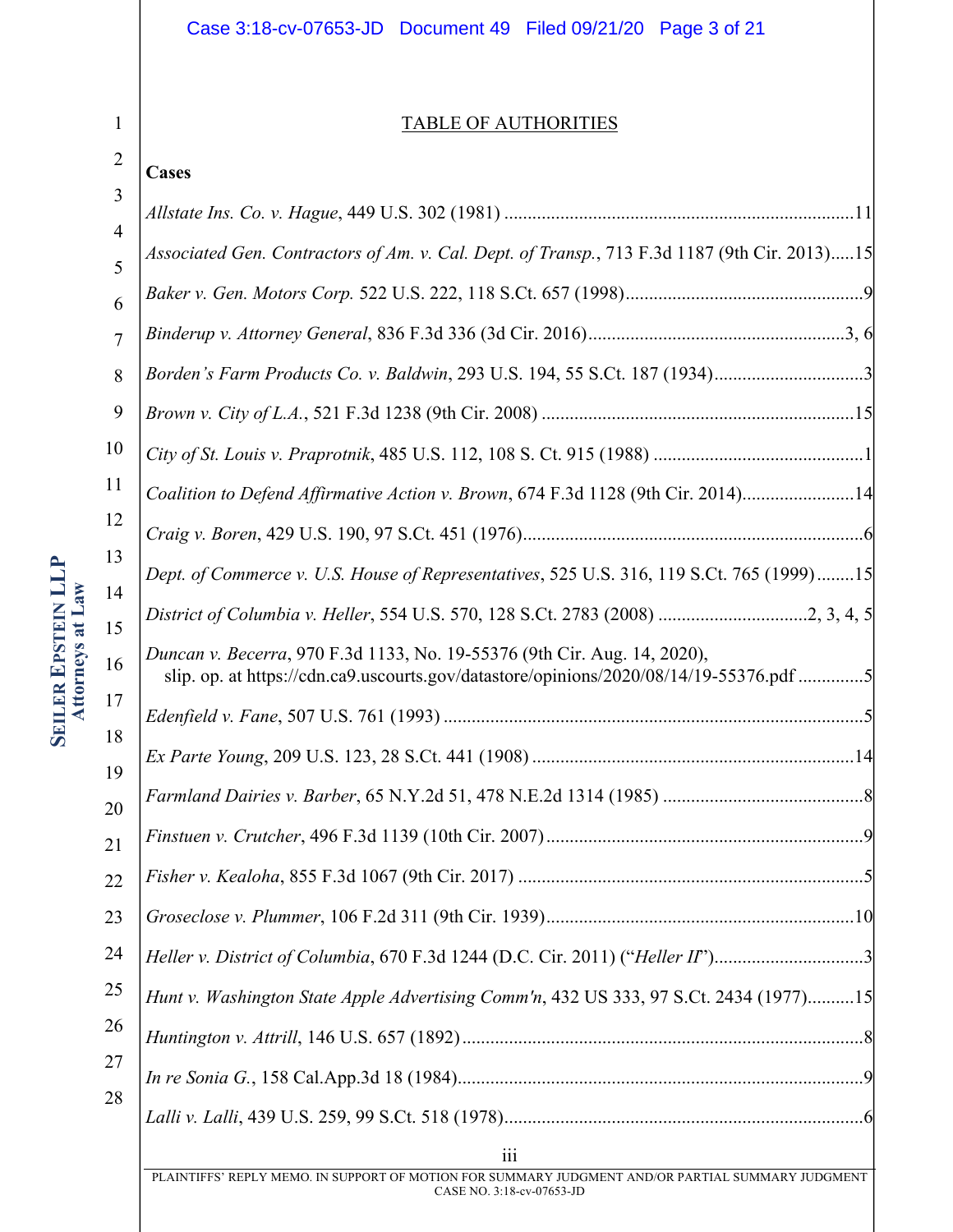# Case 3:18-cv-07653-JD Document 49 Filed 09/21/20 Page 4 of 21

| 1                   |                                                                                      |
|---------------------|--------------------------------------------------------------------------------------|
| $\overline{2}$      |                                                                                      |
| 3<br>$\overline{4}$ | Mai v. United States, No. 18-36071, 2020 WL 5417158 (9th Cir. Sept. 10, 2020)        |
| 5                   |                                                                                      |
| 6                   | Monell v. New York City Dept. of Soc. Services, 436 U.S. 658, 98 S.Ct. 2018 (1978) 1 |
| 7                   |                                                                                      |
| 8                   |                                                                                      |
| 9                   |                                                                                      |
| 10                  |                                                                                      |
| 11<br>12            |                                                                                      |
| 13                  |                                                                                      |
| 14                  |                                                                                      |
| 15                  |                                                                                      |
| 16                  |                                                                                      |
| 17                  |                                                                                      |
| 18                  |                                                                                      |
| 19                  | Planned Parenthood Arizona, Inc. v. Brnovich, 172 F.Supp.3d 1075 (D. Ariz. 2016)14   |
| 20                  |                                                                                      |
| 21<br>22            |                                                                                      |
| 23                  | Summers v. Earth Island Inst., 555 U.S. 488, 129 S.Ct. 1142 (2009)14, 15             |
| 24                  |                                                                                      |
| 25                  |                                                                                      |
| 26                  |                                                                                      |
| 27                  |                                                                                      |
| 28                  |                                                                                      |
|                     |                                                                                      |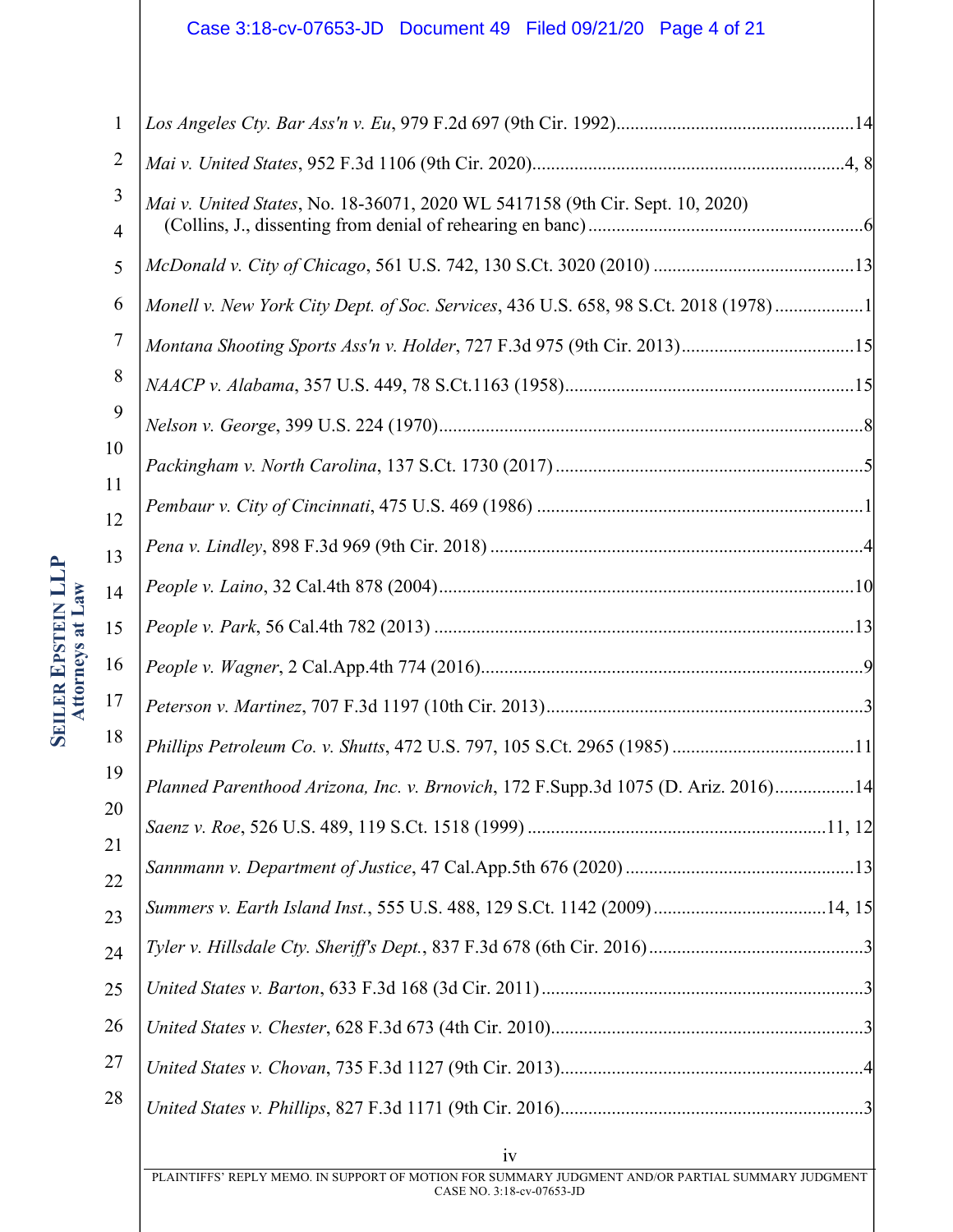# Case 3:18-cv-07653-JD Document 49 Filed 09/21/20 Page 5 of 21

| $\mathbf{1}$  |  |
|---------------|--|
|               |  |
|               |  |
|               |  |
|               |  |
| $\frac{1}{6}$ |  |
|               |  |

# **Statutes**

 $\,$   $\,$ 

9

| 10       |  |
|----------|--|
| 11<br>12 |  |
| 13       |  |
| 14       |  |
| 15       |  |
| 16       |  |
| 17       |  |
| 18       |  |
| 19       |  |
| 20       |  |
| 21<br>22 |  |

#### $24$ Other Authorities

| 25 | David B. Kopel & Joseph G.S. Greenlee, The Federal Circuits' Second Amendment Doctrines, |
|----|------------------------------------------------------------------------------------------|
|    |                                                                                          |
| 27 |                                                                                          |
| 28 |                                                                                          |
|    |                                                                                          |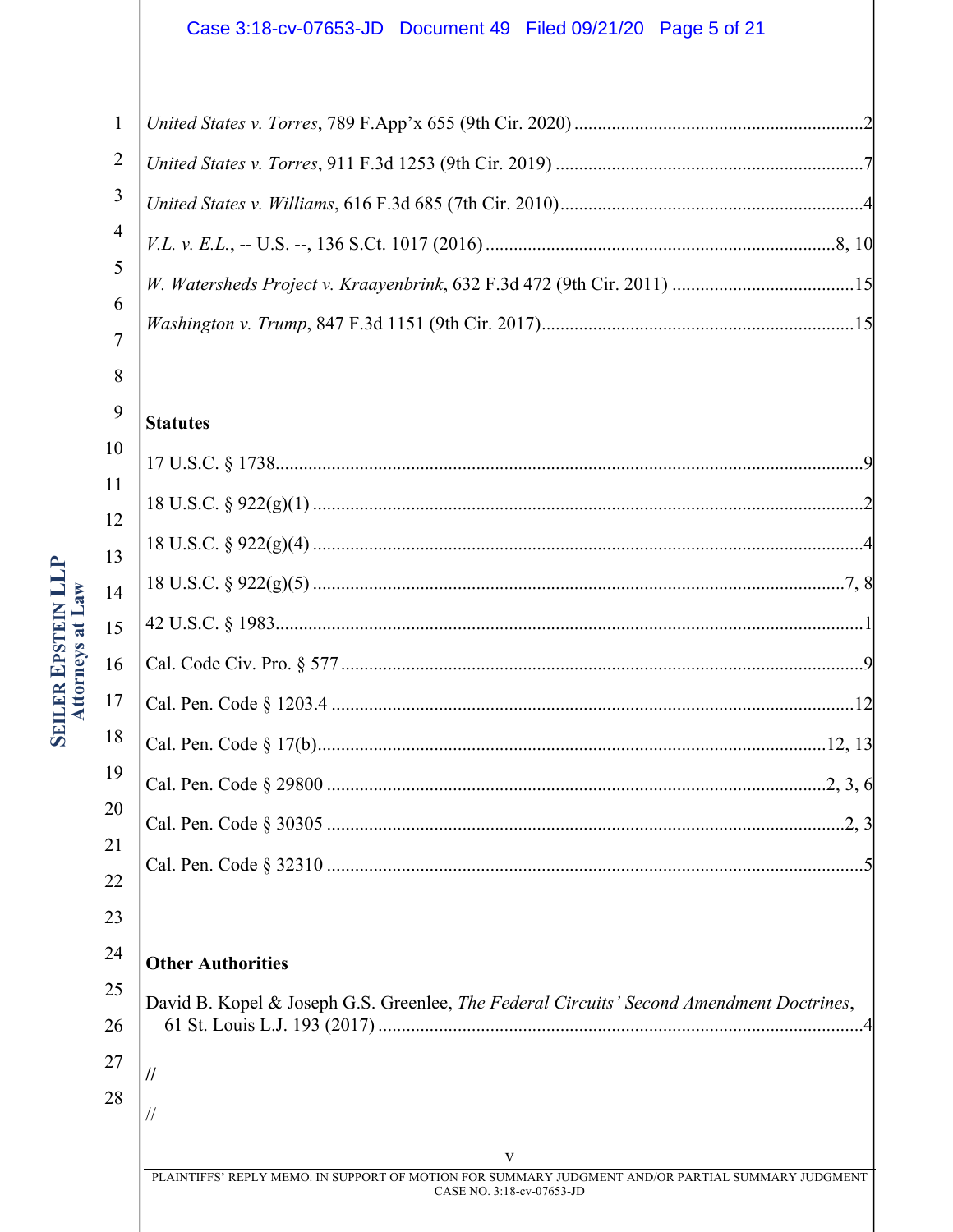# Case 3:18-cv-07653-JD Document 49 Filed 09/21/20 Page 6 of 21

#### 1 **Constitutional Provisions**

| $\,8\,$        |                                                                                                                                |
|----------------|--------------------------------------------------------------------------------------------------------------------------------|
| $\overline{9}$ |                                                                                                                                |
| $10\,$         |                                                                                                                                |
| $11\,$         |                                                                                                                                |
| $12\,$         |                                                                                                                                |
| 13             |                                                                                                                                |
| $14\,$         |                                                                                                                                |
| 15             |                                                                                                                                |
| $16\,$         |                                                                                                                                |
| $17\,$         |                                                                                                                                |
| $18\,$         |                                                                                                                                |
| 19             |                                                                                                                                |
| $20\,$         |                                                                                                                                |
| 21             |                                                                                                                                |
| 22             |                                                                                                                                |
| 23             |                                                                                                                                |
| 24             |                                                                                                                                |
| 25             |                                                                                                                                |
| 26             |                                                                                                                                |
| 27             |                                                                                                                                |
| $28\,$         |                                                                                                                                |
|                | vi                                                                                                                             |
|                | PLAINTIFFS' REPLY MEMO. IN SUPPORT OF MOTION FOR SUMMARY JUDGMENT AND/OR PARTIAL SUMMARY JUDGMENT<br>CASE NO. 3:18-cv-07653-JD |
|                |                                                                                                                                |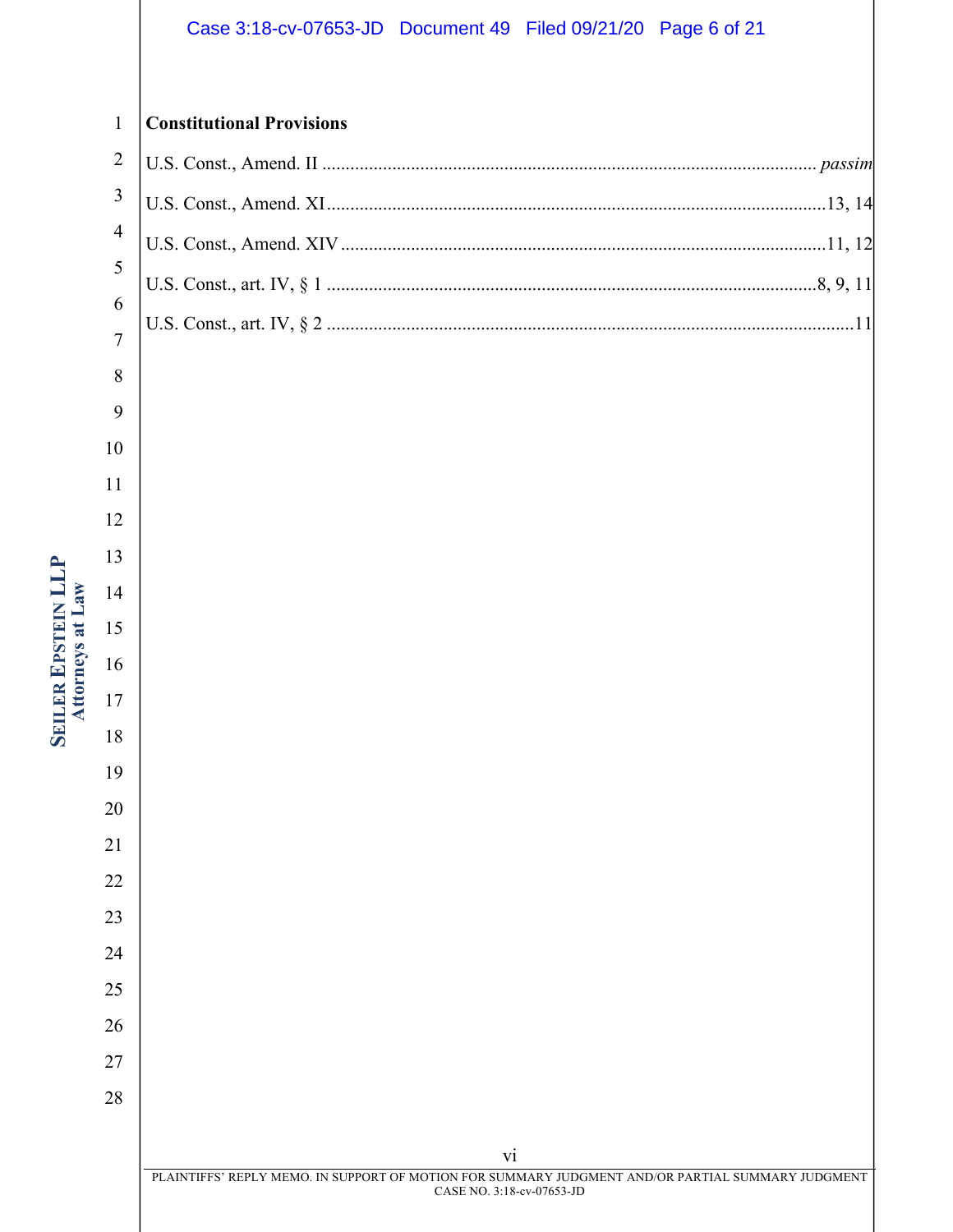#### **I. ARGUMENT IN REPLY**

## **A. DEFENDANTS CANNOT RELY UPON MERE PRESUMPTIONS IN OPPOSING PLAINTIFFS' MOTION FOR SUMMARY JUDGMENT ON THEIR SECOND AMENDMENT CLAIMS.**

### **1. Defendants' Treatment of Plaintiffs is a** *Policy* **Concerning Persons with Outof-State Felony Convictions.**

Defendants' first line of defense against enjoining their unconstitutional policy is to deny that it is a "policy" at all. See Opp. at 2:3 ("No such policy exists"); 4:23 ("The Department does not have any kind of blanket 'policy' regarding out-of-state convictions").

The question of whether a "policy" exists arises frequently in the context of  $\S$  1983 municipal liability for violations under *Monell v. New York City Dept. of Soc. Services*, 436 U.S. 658, 98 S.Ct. 2018 (1978). In such cases, the courts uniformly find that a "policy" does not have to be reduced to a formal, written statement which governs in order to be understood as such. "To be sure, 'official policy' often refers to formal rules or understandings—often but not always committed to writing—that are intended to, and do, establish fixed plans of action to be followed under similar circumstances consistently and over time." *Pembaur v. City of Cincinnati*, 475 U.S. 469, 480–481 (1986). "If the decision to adopt that particular course of action is properly made by that government's authorized decisionmakers, it surely represents an act of official government "policy" as that term is commonly understood." *Id.*, 475 U.S. at 481; see also, *City of St. Louis v. Praprotnik*, 485 U.S. 112, 127, 108 S. Ct. 915, 926 (1988) ("the Court has long recognized that a plaintiff may be able to prove the existence of a widespread practice that, although not authorized by written law or express municipal policy, is "so permanent and well settled as to constitute a 'custom or usage' with the force of law.")

In the present case, DOJ representative Matsumoto testified that "there is no written policy" (Matsumoto Depo. (Lee Decl. Exh. A) at 24:16-18), and that Exhibit 005 ("Background Clearance Unit DROS Procedures") is simply a document from a "training binder" for the training of "new employees to the […] Bureau of Firearms." (Matsumoto Depo. at 27:2-9, 31:3- 8). And yet, he admitted that these "training materials" could be characterized as a "guideline" which generally provides that the Department of Justice does not recognize the restoration of firearms from another state. (Matsumoto Depo. at 51:8 – 52:3). And with respect to Exhibit 005,

1

2

3

4

5

6

7

8

9

10

11

12

13

14

15

16

17

18

19

20

21

22

23

24

25

26

27

28

PLAINTIFFS' REPLY MEMO. IN SUPPORT OF MOTION FOR SUMMARY JUDGMENT AND/OR PARTIAL SUMMARY JUDGMENT CASE NO. 3:18-cv-07653-JD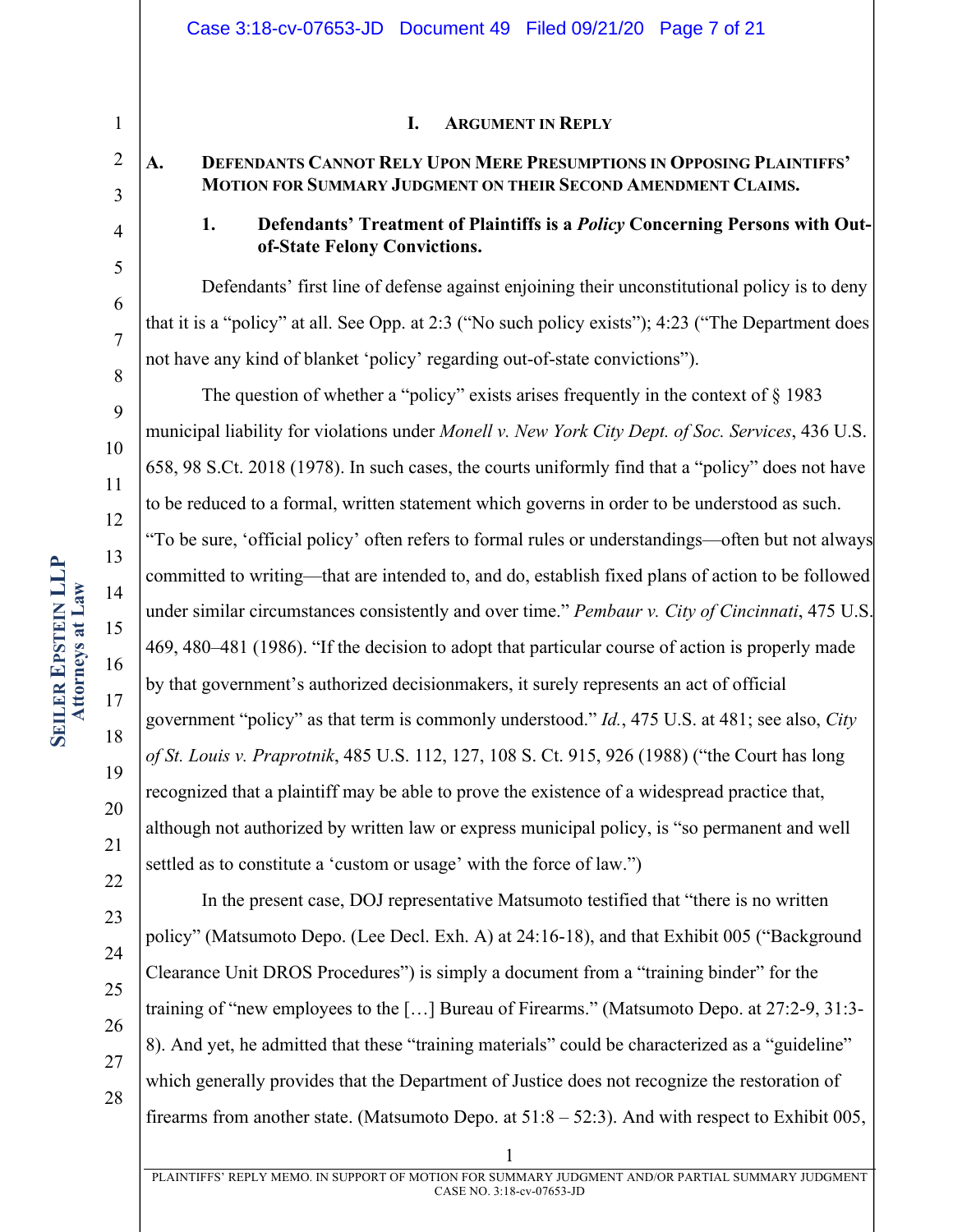1 2 3 4 5 6 7 portions of that document did not constitute a "policy" of the Department, but was "just an opinion." (Matsumoto Depo. at 45:4-20). Yet, it is an "opinion" that they endeavor to apply consistently and uniformly to all who fall within the situation, treating everyone equally in order to "minimize any exceptions" to that rule. (Id. at  $45:21 - 46:10$ ). To the extent that Mr. Matsumoto described this as simply a point of "reference," it is an "item of reference that needs to be applied to everybody in the [same] situation," and that "analysts who are applying it aren't allowed to deviate from that" reference. (Id. at 46:1-7).

8 9 10 Thus, despite Mr. Matsumoto's valiant but somewhat tortured attempt to stick to the official statement of not having a "policy," the Department's treatment of out-of-state felony convictions, reflected in Exhibit 005, is indeed a *policy*.

# **2. Defendants' Policies As Applied to Plaintiffs Burden Conduct Protected by the Second Amendment.**

Defendants' Opposition states that Penal Code §§ 29800 and 30305 "are presumptively lawful and longstanding measures that fall outside of the scope of the Second Amendment." (Opp. at 11:7-8). On this basis, defendants claim that the two-part inquiry stops at the first step, i.e., the "regulatory measures" do not burden conduct protected by the Second Amendment. (Id. at 12:11-13). Thus, they contend, the Court should look no further into the plaintiffs' claims.

18 19 20 21 22 23 24 25 26 27 28 But this is not a facial challenge to sections 29800 and 30305. And thus, defendants' Opposition, which relies heavily on their characterization of sections 29800 and 30305 as "longstanding prohibitions," misses the nature of these claims. Plaintiffs seek to enjoin defendants' *policies and enforcement practices* which prevent them from keeping firearms, for all lawful purposes, on an as-applied basis, and not the statutes alone. Such as-applied relief is not foreclosed, even if it ultimately involves the purported "longstanding prohibitions on the possession of firearms by felons" as mentioned in dicta by *District of Columbia v. Heller*, 554 U.S. 570, 626-27, 128 S.Ct. 2783 (2008). In *United States v. Torres*, 789 F.App'x 655, 657 (9th Cir. 2020), Judge Lee, concurring in the judgment, stated: "I do not believe either the Supreme Court or the Ninth Circuit has explicitly held that felons are categorically barred from bringing as-applied Second Amendment challenges to [18 U.S.C.]  $\S 922(g)(1)$ . While facial challenges to  $\S 922(g)(1)$  are foreclosed, the door appears to remain ajar on whether someone can pursue an

11

12

13

14

15

16

17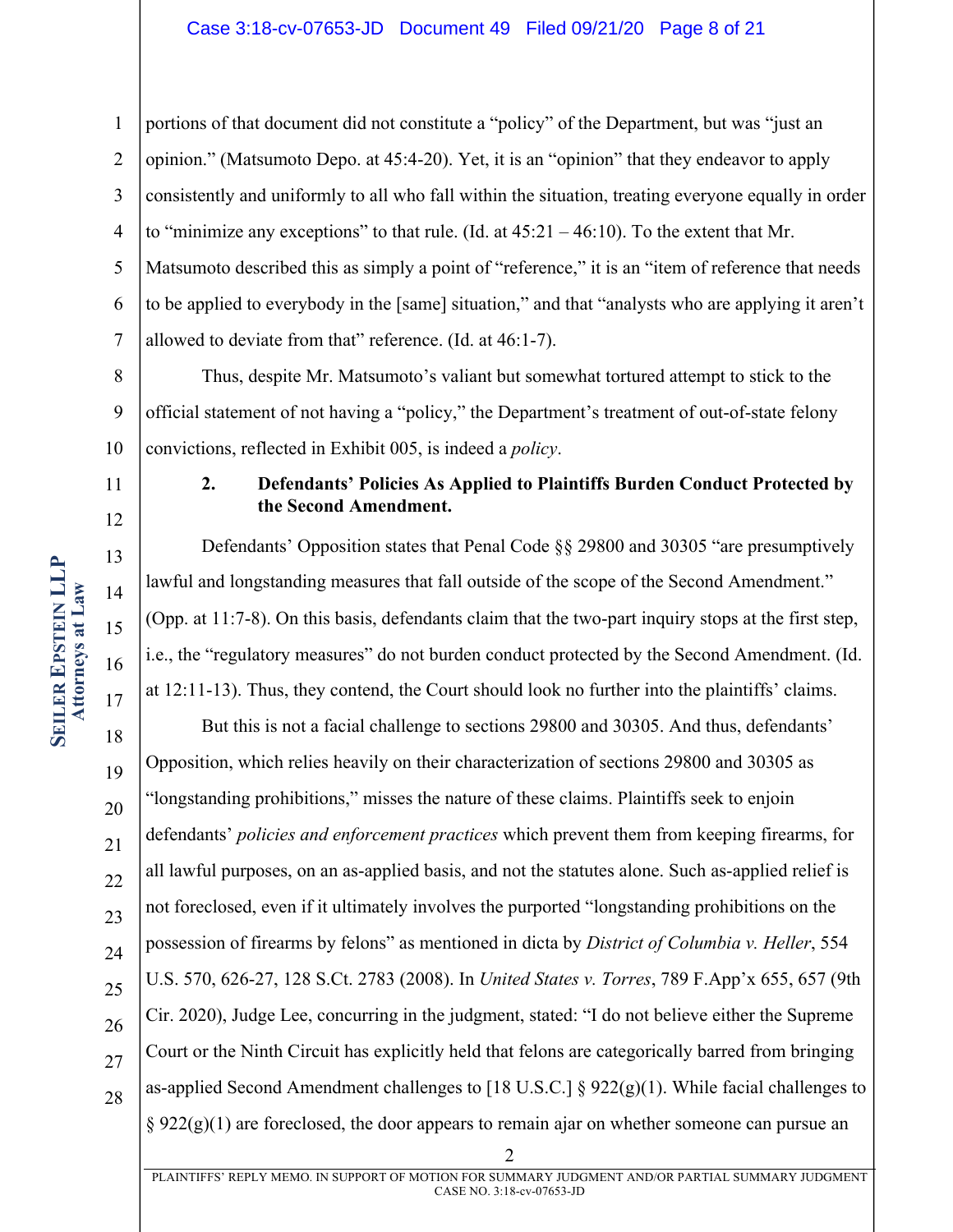#### Case 3:18-cv-07653-JD Document 49 Filed 09/21/20 Page 9 of 21

1 2 3 4 5 as-applied Second Amendment challenge in circumstances where the underlying felony is so minor or regulatory in nature and has no analogue in the Founding era." Again, in *United States v. Phillips*, 827 F.3d 1171 (9th Cir. 2016), the Court recognized that "there are good reasons to be skeptical of the constitutional correctness of categorical, lifetime bans on firearm possession by *all* felons." *Id*. at 1174 (emphasis original).

6 7

8 9 Here, defendants' characterization of sections 29800 and 30305 as presumptively lawful, and not burdening Second Amendment conduct, framed as if this were a facial challenge, misses the mark. As-applied challenges to the defendants' policies, insofar as they are ostensibly based upon sections 29800 and 30305, without seeking to invalidate those statutes, are not foreclosed.

10 11 12 13 14 15 16 17 18 19 20 21 22 23 24 25 26 27 28 Moreover, even if this case were to challenge "presumptively lawful" regulations, that does not foreclose all further inquiry. Indeed, the very language in *Heller* regarding "presumptively lawful" prohibitions implies that such a presumption, were it to apply, can be rebutted. "A presumption of constitutionality 'is a presumption [...] [about] the existence of factual conditions supporting the legislation. As such it is a *rebuttable* presumption.'" *Binderup v. Attorney General*, 836 F.3d 336, 360 n.6 (3d Cir. 2016) (Hardiman, J., concurring) (emphasis original) (quoting *Borden's Farm Products Co. v. Baldwin*, 293 U.S. 194, 209, 55 S.Ct. 187 (1934)). A majority of the circuit courts to have considered the issue directly all concur that *Heller*'s language regarding a presumptively lawful regulation does not mean that the law is *conclusively* lawful. See, e.g., *Tyler v. Hillsdale Cty. Sheriff's Dept.*, 837 F.3d 678, 686 (6th Cir. 2016) (en banc) ("*Heller* only established a presumption that such bans were lawful; it did not invite courts onto an analytical off-ramp to avoid constitutional analysis."); *United States v. Barton*, 633 F.3d 168, 173 (3d Cir. 2011) ("the Supreme Court implied that the presumption may be rebutted."); *Heller v. District of Columbia*, 670 F.3d 1244, 1253 (D.C. Cir. 2011) ("*Heller II*") ("A plaintiff may rebut this presumption"); *Peterson v. Martinez*, 707 F.3d 1197, 1218 n.1 (10th Cir. 2013) ("A plaintiff may rebut the presumption of validity"); *United States v. Chester*, 628 F.3d 673, 679 (4th Cir. 2010) ("the phrase 'presumptively lawful regulatory measures' suggests the possibility that one or more of these 'longstanding' regulations 'could be unconstitutional in the face of an as-applied challenge.'") (quoting *United States v. Williams*, 616 F.3d 685, 692 (7th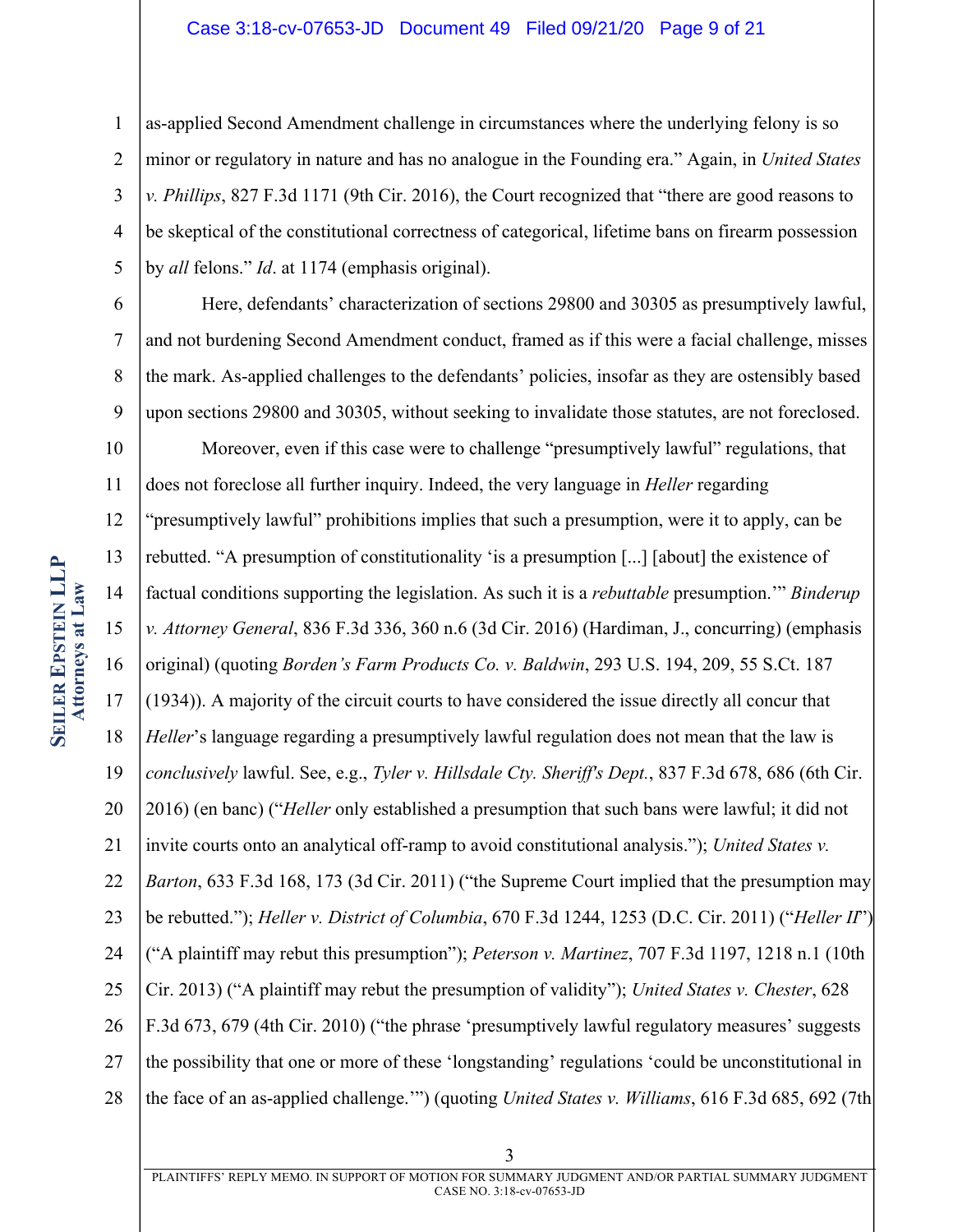1 2 3 4 Cir. 2010)); *Pena v. Lindley*, 898 F.3d 969, 1004 (9th Cir. 2018) (Bybee, J. concurring in part and dissenting in part) ("It is contrary to my instincts to read 'presumptively lawful' as 'conclusively lawful.'") *See also*, David B. Kopel & Joseph G.S. Greenlee, *The Federal Circuits' Second Amendment Doctrines*, 61 St. Louis L.J. 193, 214–26 (2017).

5 6 7 8 9 10 In *Mai v. United States*, 952 F.3d 1106 (9th Cir. 2020), upon which defendants rely in their Opposition, the Ninth Circuit assumed without deciding that 18 U.S.C. § 922 $(g)(4)$ , prohibiting firearm possession of those involuntarily committed to a mental institution, that the law as applied to the plaintiff there burdened Second Amendment rights. 952 F.3d at 1115. This, notwithstanding that those "longstanding prohibitions" mentioned in *Heller* also included laws preventing possession of firearms by "the mentally ill." *Heller*, 554 U.S. at 626.

11 12 13 14 15 16 17 Without the protection of irrebuttable or "conclusive lawfulness," defendants cannot reasonably assert that a complete ban on the ownership of firearms by persons previously convicted of non-violent felonies which have since been vacated is not substantial. Even in *Chovan*, while not conceding that the law implicated the "core" Second Amendment right, the Ninth Circuit recognized that "[t]he burden the statute place[d] on domestic violence misdemeanants' rights, [….] is quite substantial." *United States v. Chovan*, 735 F.3d 1127, 1138 (9th Cir. 2013) (applying intermediate scrutiny because of the degree of the burden on the right).

18 19 20 21 22 23 24 Here, as argued throughout, the offenses constituting plaintiffs' underlying convictions in other states were non-violent, equivalent to "wobblers" in the State of California, and did not involve the imposition of a prison sentence. Moreover, under the laws of the states of origin, plaintiffs are not felons, as their convictions were set aside, vacated and dismissed. But even were they to be considered prior felons, plaintiffs have rebutted any presumptions in defendants' favor and shown that defendants cannot continue to restrict their fundamental rights without implicating a fundamental constitutional right.

25

### **3. Defendants' Policies Fail Review Under Heightened Scrutiny.**

26 27 28 As argued in our opening Memorandum, plaintiffs maintain that defendants' policies at issue constitute a categorical prohibition, with no historical predicate, and should be summarily struck under *Heller*. Assuming here that some test is appropriate, defendants' Opposition fails to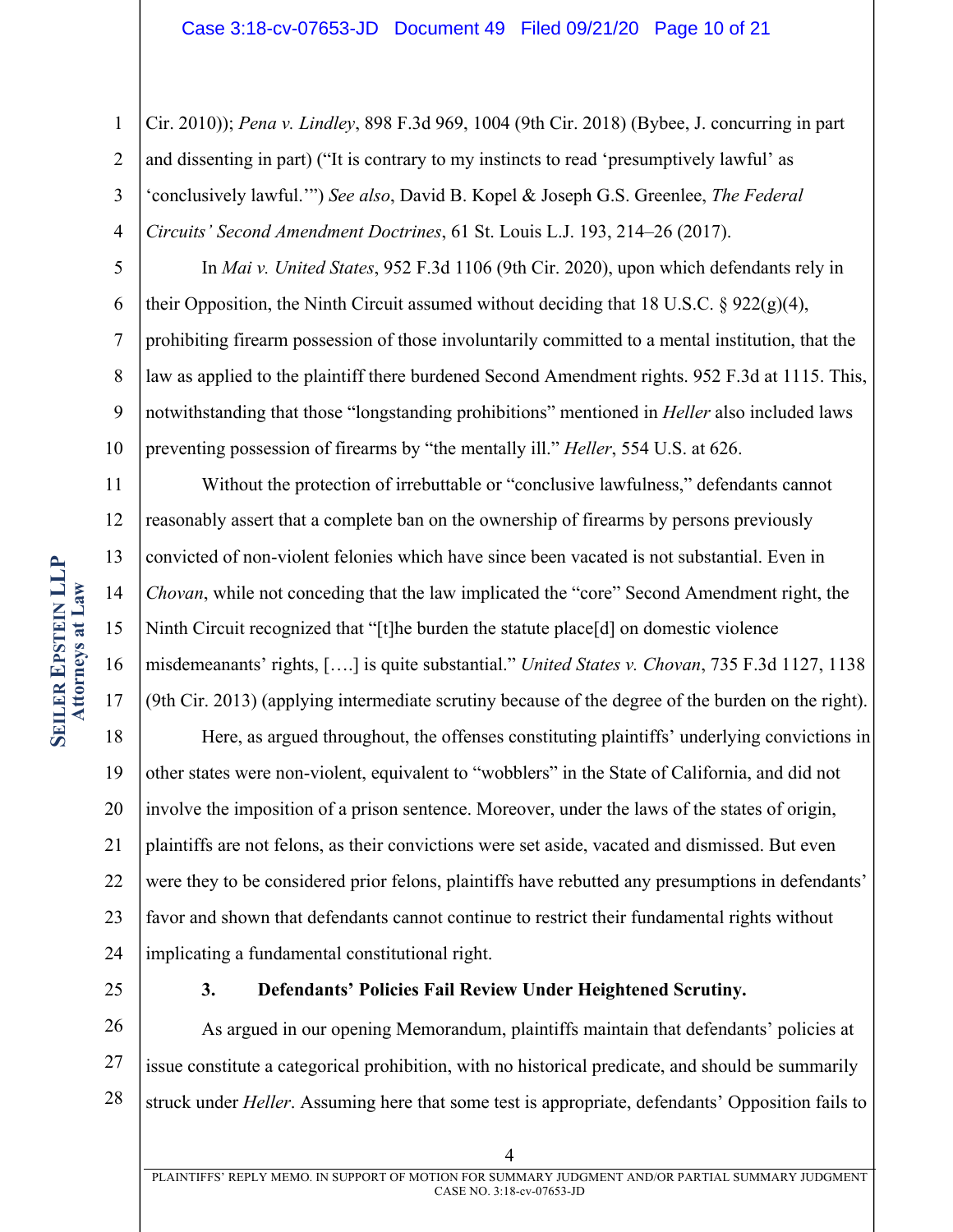#### Case 3:18-cv-07653-JD Document 49 Filed 09/21/20 Page 11 of 21

1 2 satisfy their burden in demonstrating that the law satisfies heightened scrutiny, i.e., either strict or intermediate scrutiny.

3 4 5 6 7 8 9 10 11 12 13 Recently, in *Duncan v. Becerra*, 970 F.3d 1133, No. 19-55376 (9th Cir. Aug. 14, 2020), slip. op. at https://cdn.ca9.uscourts.gov/datastore/opinions/2020/08/14/19-55376.pdf, the Ninth Circuit held that because the large-capacity magazine law, Penal Code  $\S 32310$ , "substantially burdens core Second Amendment rights," it was subject to review under strict scrutiny. *Duncan*, slip op. at 31. Here, plaintiffs reiterate, as stated in their opening Memorandum, that "if tiered scrutiny is to be used at all, strict scrutiny should apply to the defendants' policies at issue, i.e., those which prohibit former felons convicted in other states for non-violent crimes notwithstanding the set-aside/dismissal of those convictions." (Memo. at 11:21-23). This is particularly the case where the policy at issue, as it pertains to persons who suffered out-of-state felony convictions, does not allow for *any* exceptions that would "lighten" the burden. *Fisher v. Kealoha*, 855 F.3d 1067, 1071 n.2 (9th Cir. 2017).

14 15 16 17 18 19 20 21 22 23 24 Should this Court find that intermediate scrutiny is appropriate, however, the Ninth Circuit's decision in *Duncan* provides further guidance on how exacting intermediate scrutiny should be. Even though the *Duncan* Court applied strict scrutiny to strike down the law there at issue, it also held that the law would fail under intermediate scrutiny as well. *Duncan*, slip op. at 58-59. The Court began by reiterating the Supreme Court's affirmation of the "potent nature of intermediate scrutiny." *Id*. at 59 (citing *Packingham v. North Carolina*, 137 S.Ct. 1730, 1736 (2017)). The Court further went on to state that "[w]hile the precise contours of intermediate scrutiny may vary, this much is certain: It has bite. It is a demanding test. While its application is neither fatal nor feeble, it still requires a reviewing court to scrutinize a challenged law with a healthy dose of skepticism. Indeed, the law must address 'harms' that 'are real' in a 'material' way." *Duncan*, slip op. at 59 (citing *Edenfield v. Fane*, 507 U.S. 761, 771 (1993)).

25 26 27 28 *Duncan* further recognized what the organizational plaintiffs here have long asserted, that some courts have been applying intermediate scrutiny in Second Amendment cases that appears to be "a diluted form of intermediate scrutiny that approximates rational basis, which *Heller* forbids." *Duncan*, slip op. at 61-62 (disapproving of legislative deference in Second Amendment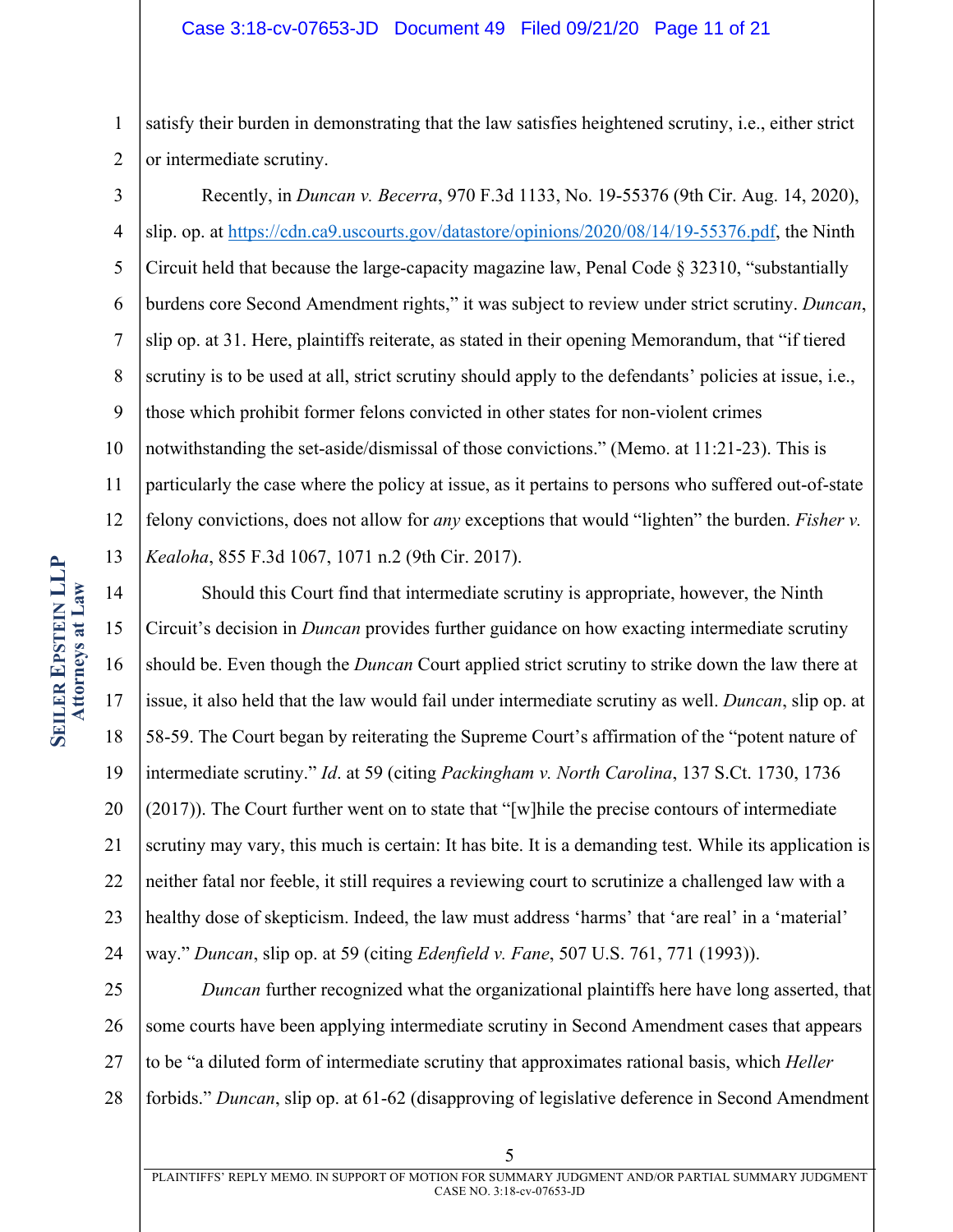1 2 cases as approximating rational basis review). Therefore, if intermediate scrutiny is to be used, a robust form of it is more than appropriate in Second Amendment cases like this one.

3 4 5 6 7 8 9 10 11 12 13 14 15 16 17 18 19 20 21 22 Defendants fail to meet their burden under strict or intermediate scrutiny to show that the means the state has chosen to advance its interests in "public safety, preventing gun violence, and preventing crime" generally (Opp. at 13:9-10) satisfy such a "demanding" standard of review. Notably, defendants here attempt to rely upon the underlying "intent" of section 29800 by stating that "[t]he law properly presumes the danger is greater when the person possessing the firearm has previously been convicted of a felony." (Opp. at 13:6-7). But mere reliance on that type of presumption is simply not permitted in cases where the government has an actual burden to demonstrate with substance that its law or policy is reasonably tailored to meet those stated ends. *Mai v. United States*, No. 18-36071, 2020 WL 5417158, at \*10 (9th Cir. Sept. 10, 2020) (Collins, J., dissenting from denial of rehearing en banc) (intermediate scrutiny demands "'consistency and substantiality' in the evidence the government uses to establish a sufficient fit between its means and ends") (citing *Lalli v. Lalli*, 439 U.S. 259, 274, 99 S.Ct. 518 (1978)). This requires an *actual showing*, not merely resort to the usual platitudes of "public safety" and "preventing gun violence" (Opp. at 13:10), or relying on a "presumption" that their policies somehow prevent crime. As the Third Circuit noted after reviewing the record in *Binderup*: Here the Government falls well short of satisfying its burden—even under intermediate scrutiny. The record before us consists of evidence about the Challengers' backgrounds, including the time that has passed since they last broke the law. It contains no evidence explaining why banning people like them (i.e., people who decades ago committed similar misdemeanors) from possessing firearms promotes public safety. *Binderup v. Attorney General*, 836 F.3d at 353–54. Here, defendants' near-complete reliance

23 upon a supposed legal *presumption* pertaining to felon possession laws, and offering mere

24 perorations to "preventing crime" is fatal to their case. "The proffer of 'loose-fitting generalities'

25 in the form of statistical data is insufficient to clear intermediate scrutiny." *Mai*, 2020 WL

26 5417158 at \*10 (citing *Craig v. Boren*, 429 U.S. 190, 191–92, 202–04, 209, 97 S.Ct. 451 (1976)

27 (rejecting the use of "broad sociological propositions" to particularized applications under

28 heightened scrutiny)).

**LLP**

**Attorneys at Law**

**Attorneys at Law**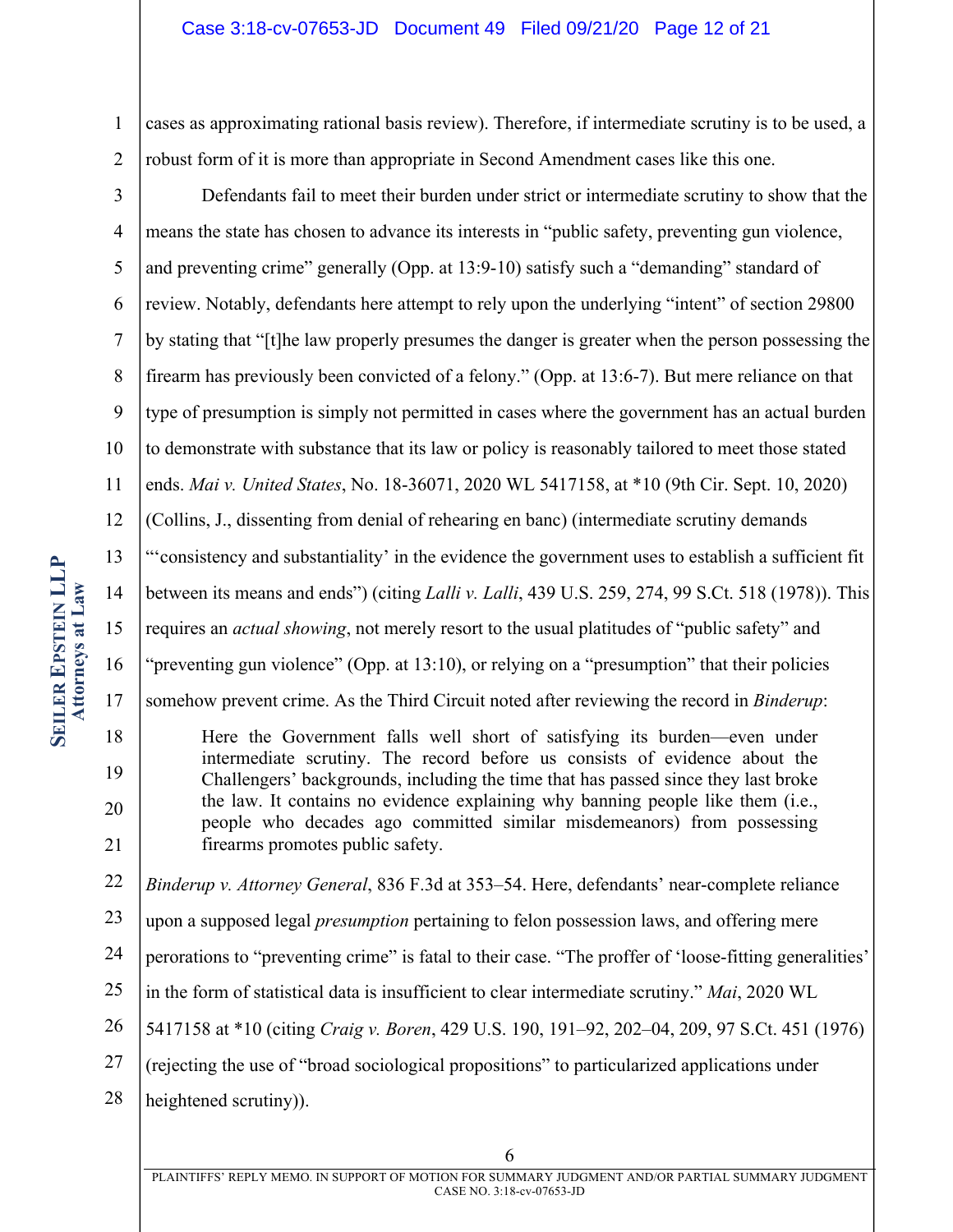#### Case 3:18-cv-07653-JD Document 49 Filed 09/21/20 Page 13 of 21

1 2 3 4 5 6 7 8 9 10 11 12 13 14 15 16 Neither have defendants made any effort whatsoever to show that there is a "reasonable fit" between those generally-stated government interests and the policy at issue. Defendants have offered no statistics, analysis, or findings, nor cited any cases, which conclude that persons previously convicted of non-violent felony offenses over thirty years ago, and who received expungements, set-aside orders, vacated convictions, or pardons, continue to be within that class of persons whom they presume are likely to engage in "gun violence," to use defendants' specter of choice. And their conclusion that "[t]he laws […] are narrowly tailored because they target those with a demonstrated history of dangerousness," (Opp. at 13:24-26) is simply a generality without support. *United States v. Torres*, 911 F.3d 1253, 1264-65 (9th Cir. 2019), which defendants cited for this proposition (Opp. at 13:28), involved the question of whether 18 U.S.C.  $\S 922(g)(5)$  restricted a constitutional right due to persons illegally in this country. The government relied upon arguments and cases which held that unauthorized aliens were more difficult to trace or detect, were less compliant with identification and record-keeping requirements, and lived largely outside of the formal system of registration, employment, and identification. Moreover, since unauthorized aliens were subject to removal, they posed a risk to immigration officials who were attempting to apprehend them. 911 F.3d at 1264.

17 18 19 20 Here, defendants offer nothing about the law's inclusion of the subset of non-violent former felons with expunged, vacated or pardoned convictions, but rely completely on *presumptions* about their perceived "dangerousness." Defendants have failed to meet their burden under either strict or intermediate scrutiny.

21

#### **4. Plaintiffs' Convictions Were Not Crimes of Violence.**

22 23 24 25 26 27 28 Finally, in order to buttress their argument that plaintiffs deserve to fall within a subset of persons who are prohibited because of "a demonstrated history of committing felony offenses, whether violent or non-violent" (Opp. at 11:23-24), defendants imply that individual plaintiffs Linton, Stewart and Jones can conceivably be considered "dangerous." (Opp. at 12:2-10). But common sense, a plain understanding of the laws of which they were convicted, and "the laws of that particular state where the conviction occurred" (Exh. 005) would disagree. Again, the Washington State Court expressly found Mr. Linton's underlying offense was not a violent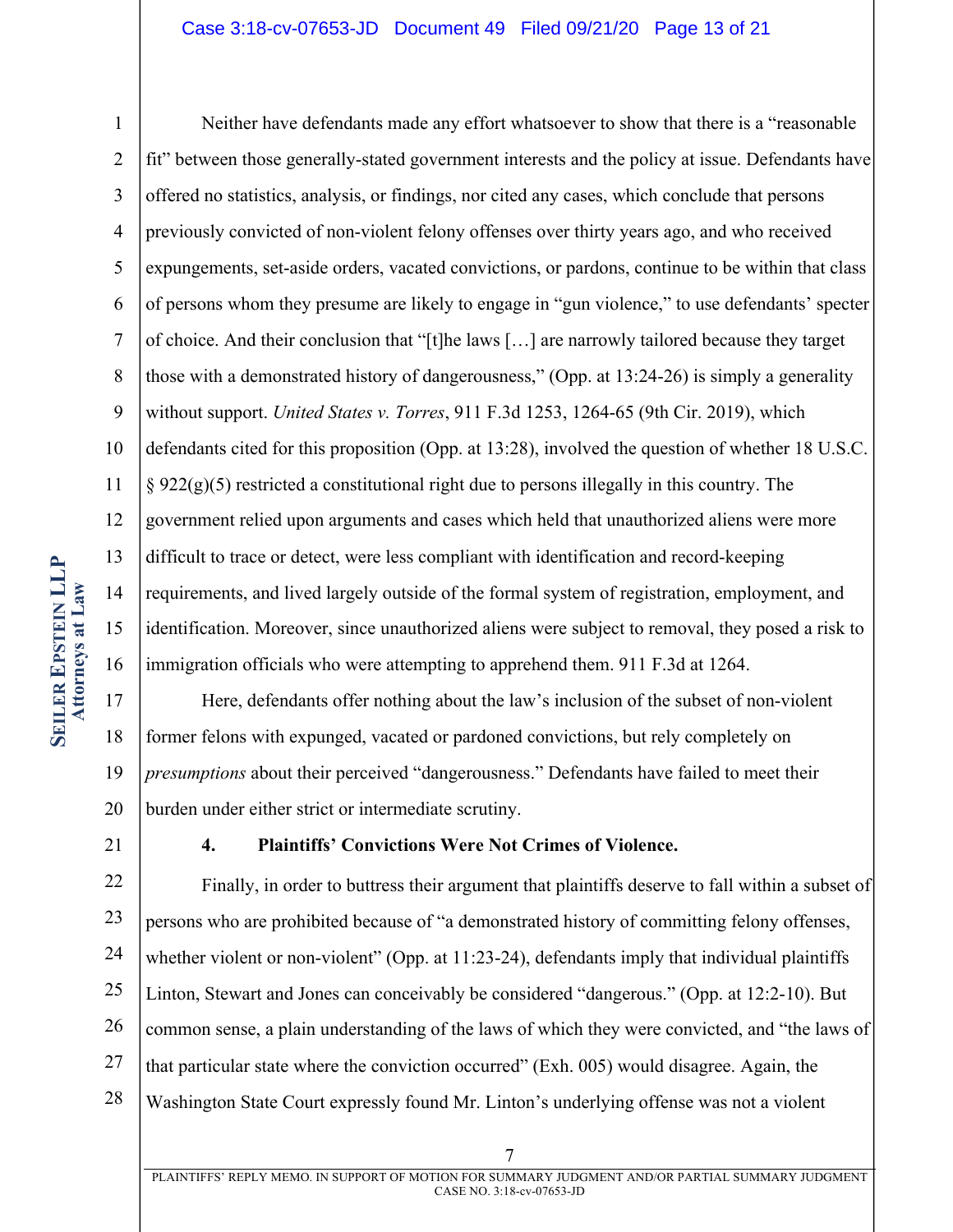1 2 3 4 5 6 7 8 9 10 11 12 13 14 15 16 17 18 19 20 21 offense. (Linton Exh. A at p. 2). Likewise, the Arizona court did not consider Mr. Stewart's offense to be a "Serious Offense" by setting it aside. (Ariz. Terminology Page, Lee Decl. Exh. J at p. 217). And if the State considers Mr. Jones's conviction to involve an element of "dangerousness" for misusing a credit card without authorization because it allegedly involved a level of deceit (Opp. at 12:4-5), by that standard, there is no such thing as a non-violent felony. Defendants rely upon *Mai v. United States*, 952 F.3d 1106, to support their argument that plaintiffs continue to belong in this category of potentially dangerous persons. (Opp. at 15). But *Mai* involved the prohibition imposed by 18 U.S.C. § 922(g)(5), applied to those who were involuntarily committed for a mental illness, involving a potential danger to themselves or to others, a situation well outside of the scope of the claims here. Plaintiffs here were *never* suspected of violence, and their non-violent offenses do not reflect any inherent inclusion within a category of "dangerous persons." **B. REQUIRING A STATE TO HONOR ITS FULL FAITH AND CREDIT CLAUSE OBLIGATION TO RECOGNIZE JUDGMENTS RENDERED BY COURTS IN OTHER STATES IS NOT SUBORDINATION OF THE STATE'S CRIMINAL JUSTICE SYSTEM.** The thrust of defendants' Opposition here is that the Full Faith and Credit Clause "cannot require California to subordinate its criminal justice system and Penal Code based on the criminal justice laws of sister states." (Opp. at 17:24-26). But simply demanding that a state "recognize and give effect to valid judgments rendered by the courts of its sister states," *V.L. v. E.L.*, -- U.S. --, 136 S.Ct. 1017, 1020 (2016), when the felony conviction itself emanated from those other states, is hardly undermining a state's criminal justice system. Defendants greatly

22 23 24 25 26 27 28 Defendants' cited cases of *Nelson v. George*, 399 U.S. 224 (1970) and *Huntington v. Attrill*, 146 U.S. 657 (1892) have no application here because plaintiffs are in no way asking this Court to compel the State of California to "enforce a foreign penal judgment." *Nelson*, 399 U.S. at 229. Plaintiffs are simply asking this Court to force California to *recognize* a judgment and give it its due effect. *See*, *Farmland Dairies v. Barber*, 65 N.Y.2d 51, 57, 478 N.E.2d 1314, 1318 (1985) ("New York is not being asked by the State of New Jersey to enforce its penal laws. Quite the contrary, respondent wishes to recognize the New Jersey judgment as evidence of the

exaggerate what is at stake.

PLAINTIFFS' REPLY MEMO. IN SUPPORT OF MOTION FOR SUMMARY JUDGMENT AND/OR PARTIAL SUMMARY JUDGMENT CASE NO. 3:18-cv-07653-JD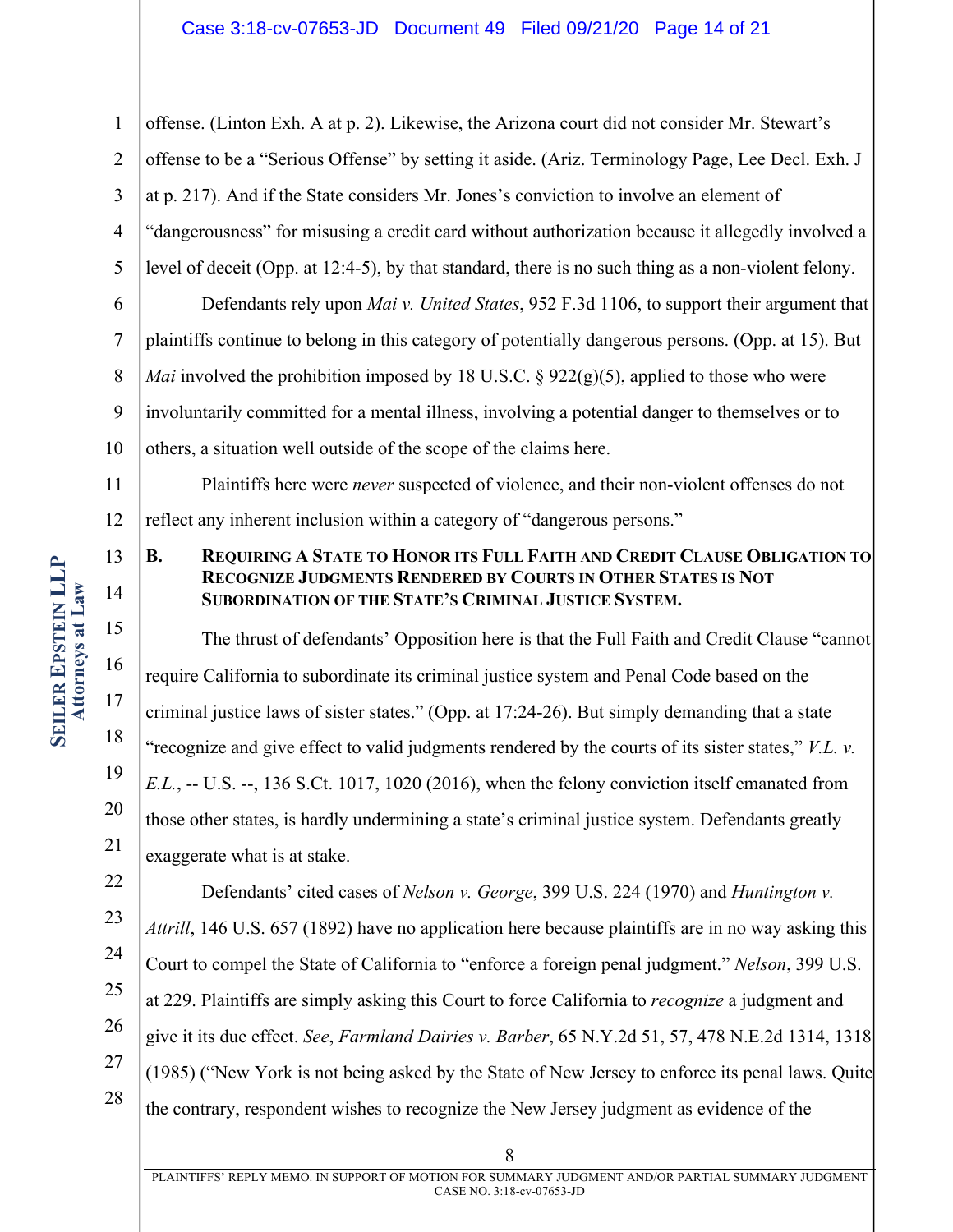1 misconduct underlying it.")

2 3 4 5 6 7 8 9 10 11 12 13 14 15 And on the related issue of foreign judgments, there is no subject matter limitation to the Full Faith and Credit Clause as defendants suggest. Defendants argue that "[t]he authorities cited by Plaintiff[s] with respect to recognizing foreign judgments do not save their case. Those cases do not involve criminal judgments and instead relate to products liability and family law scenarios." (Opp. at 18, fn.9). However, neither the Full Faith and Credit Clause, nor its enabling statute, 17 U.S.C. § 1738, make any subject matter limitations as to what constitutes judgments, and indeed, neither make express reference to "judgments" at all, but rather to the "records and judicial proceedings of every other state." Recognizing, however, that plaintiffs are here advancing the Supreme Court's jurisprudence as to "judgments" as opposed to the legislative acts of other states, *Baker v. Gen. Motors Corp.* 522 U.S. 222, 232, 118 S.Ct. 657 (1998), it is enough to say that a "judgment" is "the final determination of the rights of the parties in an action or proceeding." Cal. Code Civ. Pro. § 577. In California, this commonly-understood definition of "judgment" extends to criminal cases as well. *People v. Wagner*, 2 Cal.App.4th 774, 779 (2016); *In re Sonia G.*, 158 Cal.App.3d 18, 22 n.5 (1984). 1

16 17 18 19 20 21 Defendants' argument that "[t]he Full Faith and Credit Clause does not preclude a state from determining its own laws or carrying out its public policy" (Opp. at 17:15-16), when tied into their earlier argument that "California has the sovereign right to develop its police powers" (Opp. at 16:5), sounds as if the State is attempting to make a policy argument. That argument is foreclosed by the Supreme Court cases cited in plaintiffs' Memorandum which order submission to the "hostile policies" reflected in the judgment of another state.

22 23 24 25 26 A generalized appeal to a state's sovereign power to enforce its own laws does not justify its refusal to recognize a foreign judgment. In *Finstuen v. Crutcher*, 496 F.3d 1139 (10th Cir. 2007), the State of Oklahoma attempted to make a similar argument, and failed. It specifically argued, similar to what defendants argue here, "that requiring Oklahoma to recognize an out-ofstate adoption judgment would be tantamount to giving the sister state control over the effect of

<sup>28</sup> <sup>1</sup>And thus, to reduce the import of the plaintiffs' vacated judgments to their having obtained "some sort of out-of-state order" as defendants do (Opp. at 14:6) trivializes what is at stake.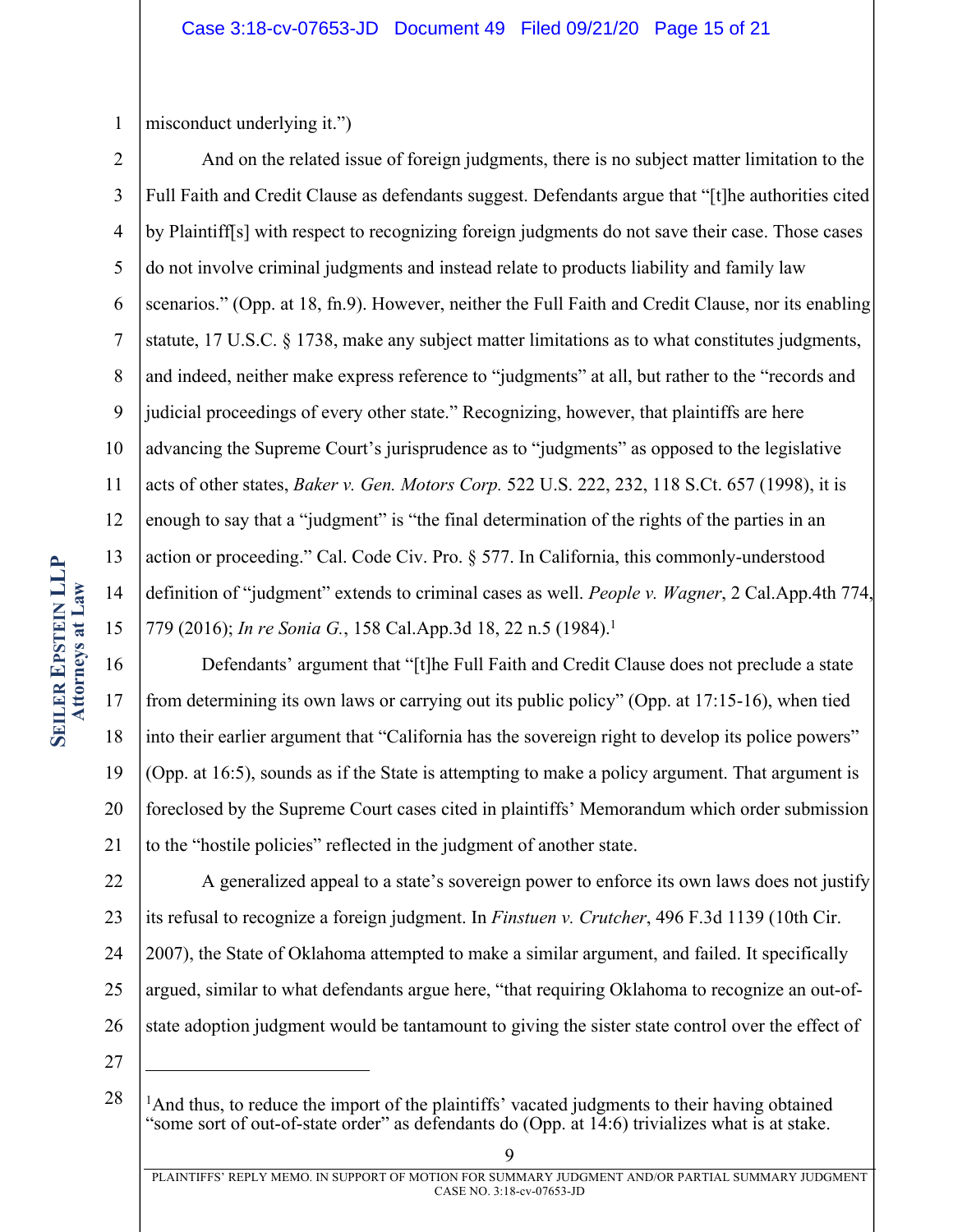#### Case 3:18-cv-07653-JD Document 49 Filed 09/21/20 Page 16 of 21

1 2 3 4 its judgment in Oklahoma." *Id*. at 1153. The Tenth Circuit rejected that argument, and held that Oklahoma's "refusal to recognize final adoption orders of other states that permit adoption by same-sex couples" was unconstitutional. *Id*. See also, *V.L. v. E.L.*, 136 S.Ct. at 1020 (requiring Alabama to recognize a same-sex couple's adoption order awarding custody in Georgia).

5 6 7 8 9 10 Without expressly asserting what the "public policy" is that recognition of the out-ofstate judgments would "preclude" (Opp. at 17:15-16), defendants allude generally to the State's police power. (Opp.at 16:5). No matter how they frame it, however, defendants are attempting to pry a public policy exception from a prohibition the Supreme Court has made clear. Public policy is no reason to deny a person legal rights that have expressly been adjudicated elsewhere, no matter how much California or Oklahoma might not prefer the outcome.

11 12 13 14 15 16 17 18 19 20 21 22 23 24 25 26 27 28 Likewise, defendants' implied policy objectives associated with *punishing* persons convicted of crimes here, or enhancing their sentences based upon out-of-state convictions that have been expunged or pardoned, are not being called into question. And therefore, neither *Groseclose v. Plummer*, 106 F.2d 311 (9th Cir. 1939) nor *People v. Laino*, 32 Cal.4th 878 (2004) has any application here. *Groseclose* involved an appeal from the denial of a habeas petition, in which the petitioner claimed that the trial court was without jurisdiction to sentence him under a habitual criminal statute when his underlying convictions had been pardoned. 106 F.2d at 312- 13. Similarly, *Laino* involved a three-strikes sentencing enhancement where the underlying conviction was an out-of-state conviction that had been discharged and dismissed following probation. 32 Cal.4th at 885. These cases are inapplicable to the present situation because plaintiffs here have not been convicted of any crime in California, and the prohibition of their right to exercise a fundamental constitutional right cannot and should not, in any way, be described as "punitive" in nature. Plaintiffs are not asking to overturn any California conviction, nor are they asking to set anyone free. And thus, the "criminal justice system" is hardly being "subordinated" or undermined by the relief plaintiffs seek. On the other hand, if the stated policy objective of the State is indeed to "punish" people like the plaintiffs here by depriving them of a constitutional right, that even more begs the relief that plaintiffs seek. Summarily depriving plaintiffs of a fundamental constitutional right as a form of *punishment*, without any trial,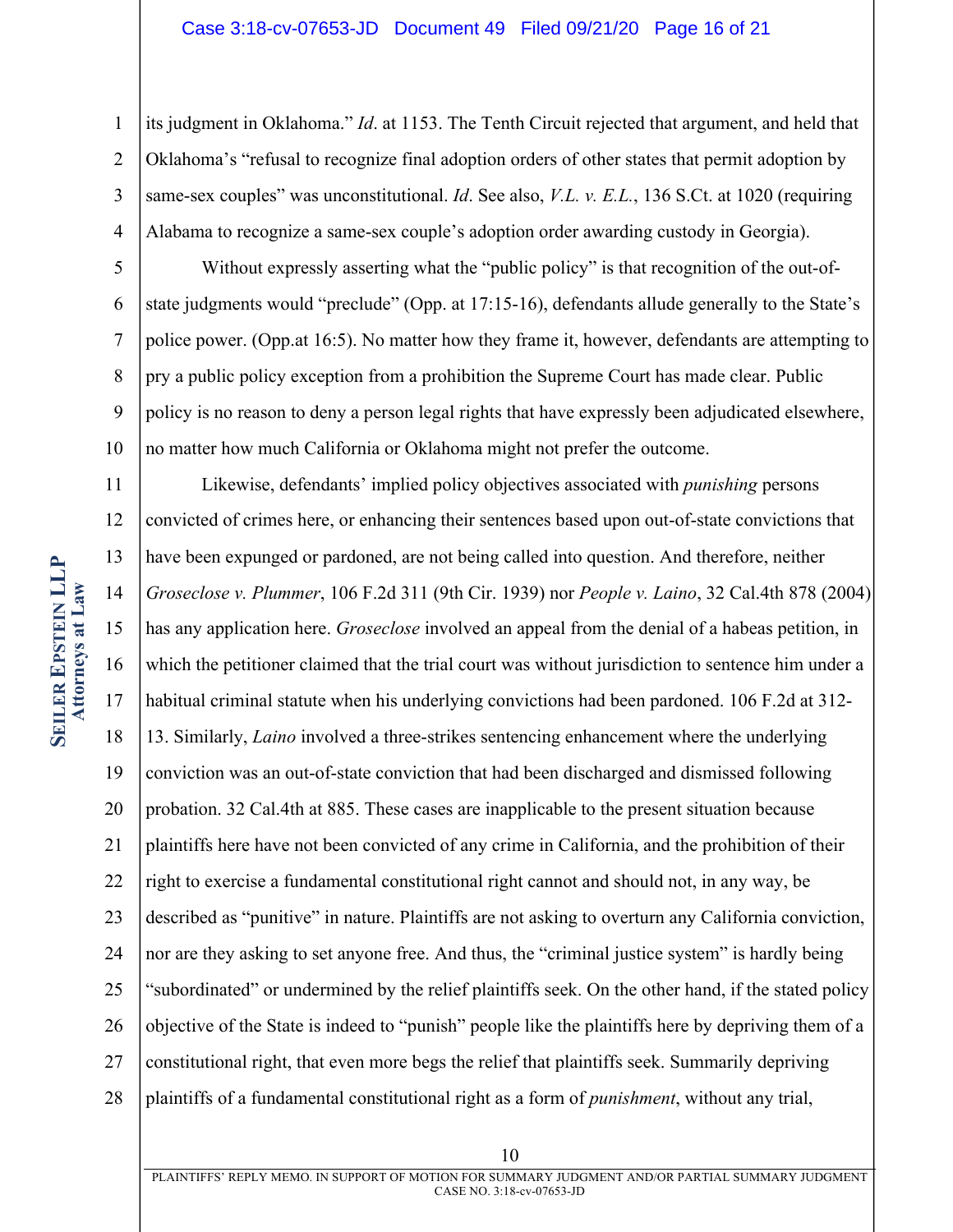1 2 adjudicative process, fact-finding tribunal, or even an established administrative procedure, would be constitutionally indefensible.

3 4 5 6 7 8 9 10 11 12 13 14 15 Finally, defendants argue that "the Full Faith and Credit Clause does not require California to recognize criminal judgments from sister states because of its substantial contacts with the Individual Plaintiffs, which outweigh Plaintiffs' contacts with the states that had issued the set aside and dismissal orders." (Opp. at 19:1-4). Defendants cite no authority for the proposition that the Full Faith and Credit Clause requires any kind of balancing of contacts between the party to the underlying judgment and the state from which it originated, because there is no such authority. *Phillips Petroleum Co. v. Shutts*, 472 U.S. 797, 105 S.Ct. 2965 (1985), cited in defendants' Opp. at 19:12-15, and *Allstate Ins. Co. v. Hague*, 449 U.S. 302, 312-13 (1981), from which the quote is derived, involved choice-of-law questions that were intertwined with personal jurisdiction questions. Neither case involved the recognition of an out-of-state judgment. These cases involving choice-of-law questions that are based on a party's minimum contacts with the state whose law was being applied have nothing to do with demanding that a state recognize and honor an out-of-state judgment, and therefore have no applicability here.

### **C. DEFENDANTS FAIL TO DISPUTE THEIR DISPARATE TREATMENT OF OUT-OF-STATE FELONY CONVICTIONS WHICH VIOLATES THE CONSTITUTIONAL RIGHT TO TRAVEL.**

18 19 20 21 22 23 24 25 26 Addressing plaintiffs' Article IV § 2 and Fourteenth Amendment claims, defendants' Opposition argues that plaintiffs' claims based upon the constitutional right to travel "cannot stand" because "[t]he Supreme Court held in *Saenz* that the right to travel under the Fourteenth Amendment involves 'the right of the *newly arrived* citizen to the same privileges and immunities enjoyed by other citizens of the same state." (Opp. at 22:14-16 (emphasis original) (citing *Saenz v. Roe*, 526 U.S. 489, 502, 119 S.Ct. 1518 (1999)). Defendants' argument, which would pertain solely to the "third component"2 right to travel under *Saenz*, completely ignores the rest of that passage from *Saenz* which states: "That right is protected not only by the new arrival's status as a state citizen, but also by her status as a citizen of the United States." *Saenz*,

27

16

<sup>28</sup>  $2$ And thus, defendants do not address at all plaintiff Linton's standing to bring his "second" component" claim under the Privileges and Immunities Clause, Art. IV  $\S$  2, as asserted in plaintiffs' Memo. at 22-23. See *Saenz*, 526 U.S. at 501.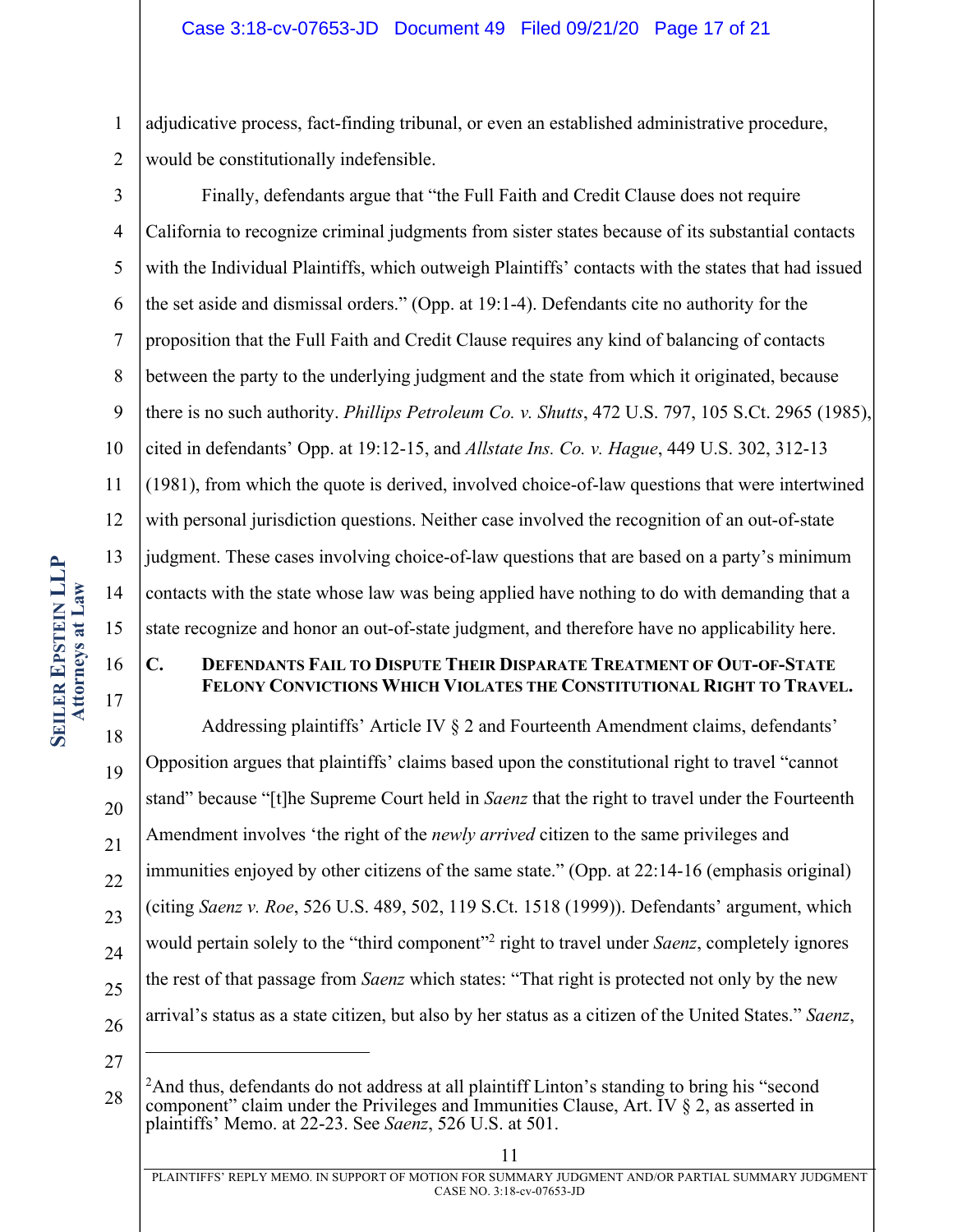1 2 3 4 526 U.S. at 502. Defendants frame this as a matter of "standing" (Opp. at 22:17-21), yet they do not cite one single case which stands for the proposition that the right to travel under the third component of *Saenz* requires some "newly arrived" status as a matter of standing. That is because such a case does not exist.

5 6 7 8 9 10 11 12 13 14 15 Indeed, it would be quite the argument to say that a law which infringes upon the constitutional right to travel is somehow waived or forfeited after a period of time has elapsed. As Justice Stevens noted in *Saenz* itself, the purpose of the Fourteenth Amendment's Privileges or Immunities Clause was to "guarantee[] the rights of newly freed black citizens by ensuring that they could claim the state citizenship of any State in which they resided and by precluding that State from abridging their rights of national citizenship." 526 U.S. at 499 n.15. Does defendants' argument mean that the freedmen who were protected by the Fourteenth Amendment's right to travel somehow lost its protection after moving to another state for a certain period of time? Of course not. The only reason why *Saenz* mentions "newly arrived" citizens at all is likely because the case involved California's statute which limited maximum welfare benefits to "newly arrived residents." 526 U.S. at 492.

16 17 18 19 20 21 22 23 24 25 26 27 28 Putting standing issues aside, defendants' Opposition wholly ignores the central thesis of plaintiffs' right-to-travel claim, which is the discriminatory treatment their policy affords to persons with out-of-state felony convictions, while allowing persons convicted of certain felony offenses in California to have their rights restored under section 17(b) of the Penal Code. In their opening Memorandum, plaintiffs challenged defendants to address this disparity in treatment. Specifically, plaintiffs asserted that under this third-component claim involving the right to travel, strict scrutiny should apply, and that the burden to justify this disparity in treatment falls on the government. (Memo. at 24:12-19). Defendants completely avoid this challenge to justify their disparate treatment, instead simply choosing to deny any discrimination by arguing that plaintiffs' situation is "closer instead to persons with straight felonies whose convictions have been set aside under [Penal Code] section 1203.4. Just as the Individual Plaintiffs are not eligible to possess firearms, neither are persons convicted of straight felonies with 1203.4 set asides." (Opp. at 23:1-4). But the entire point here is that plaintiffs were not convicted of "straight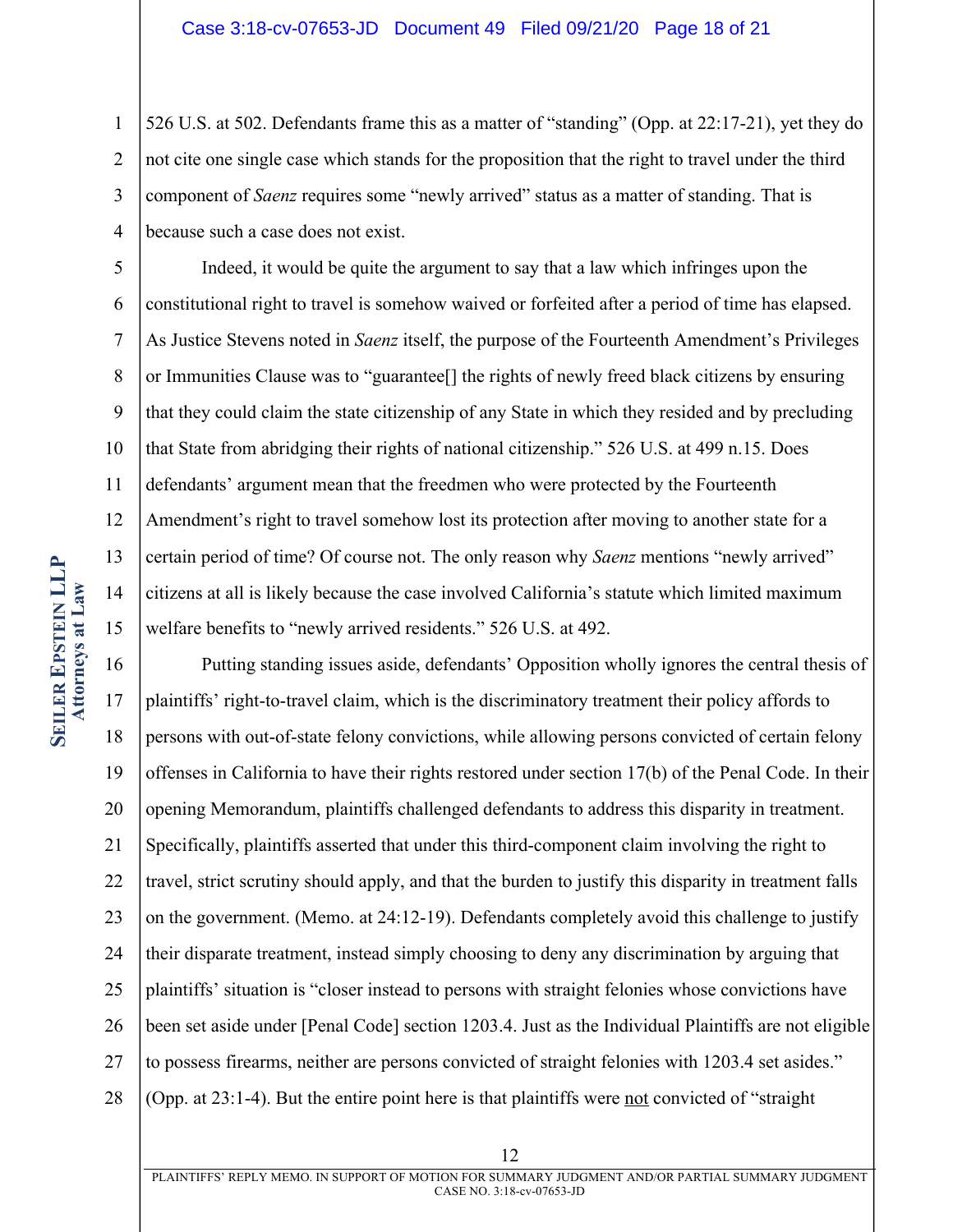#### Case 3:18-cv-07653-JD Document 49 Filed 09/21/20 Page 19 of 21

1 2 3 4 5 6 7 8 9 felonies." "A 'straight felony' is an offense punishable only as a felony (i.e., by death or imprisonment in state prison)." *Sannmann v. Department of Justice*, 47 Cal.App.5th 676, 679 n.2 (2020). "By contrast, a 'wobbler' is an offense that is 'chargeable or, in the discretion of the court, punishable as either a felony or a misdemeanor; that is, they are punishable either by a term in state prison or by imprisonment in county jail and/or by a fine.'" 47 Cal.App.5th at 679 (citing *People v. Park*, 56 Cal.4th 782, 789 (2013)). And again, defendants admit that a reduction of a felony conviction to a misdemeanor under Pen. Code § 17(b) ordinarily restores that person's right to possess a firearm (Lee Decl. Exh. C at p. 081), and that the manner in which this is done here in California is "frequent." (Matsumoto Depo. at  $67-22-68:15$ ).

10 11 12 13 14 15 16 17 In plaintiffs' opening Memorandum, we asserted that each of the underlying convictions was the equivalent to a wobbler in California because each California equivalent crime was reducible to a misdemeanor. (Memo. at  $24:23 - 25:11$ ). Defendants do not appear to dispute this, but by insisting that the individual plaintiffs' situation is analogous to persons convicted of "straight felonies" here in California, defendants are just ignoring this argument and appear to concede the point. Defendants have neither adequately addressed, nor at all justified the disparate treatment between plaintiffs' circumstances and those of a person who is able to have their firearms rights restored after the conviction of a felony wobbler in California.

18 19 20 21 22 23 24 Finally, defendants remark that their policy, if disparate, represents a mere "inconvenience" which is "incidental" to their generalized interests in "public safety, crime prevention, and preventing gun violence." (Opp. at 23:9-11). Plaintiffs' inability to exercise a fundamental constitutional right to self-defense is not an "inconvenience" that is "incidental." The right to keep and bear arms is a right fundamental to our system of ordered liberty. *McDonald v. City of Chicago*, 561 U.S. 742, 791, 130 S.Ct. 3020 (2010), and defendants' attempt to reduce this right to a "convenience" in failing to justify their policy is telling.

25

### **D. DEFENDANT WILSON IS NOT IMMUNE UNDER THE ELEVENTH AMENDMENT.**

26 27 28 Defendants' Opposition claims that defendant Robert Wilson is immune under the Eleventh Amendment. (Opp. at 23-24). But it is well understood that state officials may be sued in their official capacities for prospective injunctive and declaratory relief arising from violations

PLAINTIFFS' REPLY MEMO. IN SUPPORT OF MOTION FOR SUMMARY JUDGMENT AND/OR PARTIAL SUMMARY JUDGMENT CASE NO. 3:18-cv-07653-JD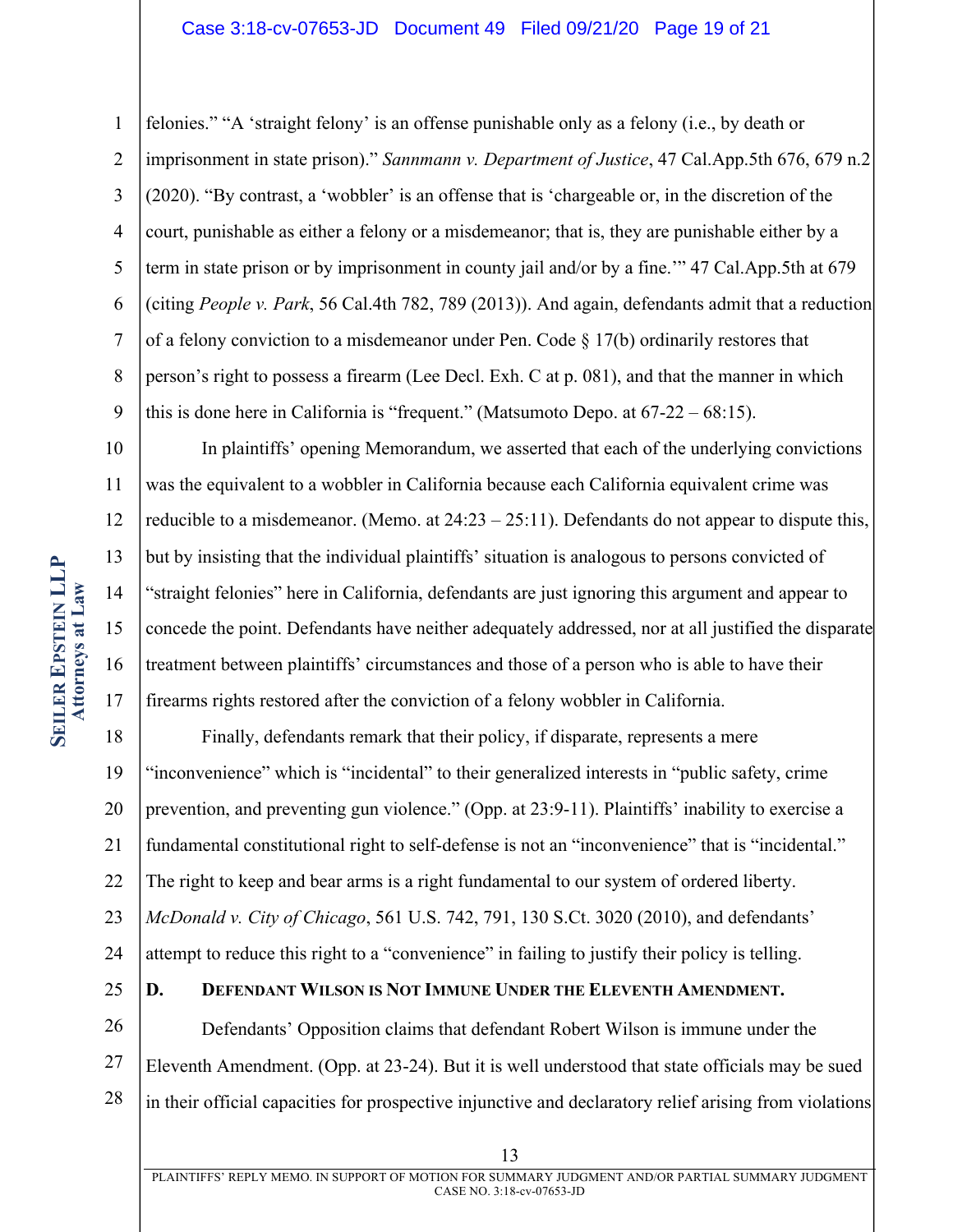1 2 3 4 5 6 7 8 9 10 11 12 13 14 15 of federal laws. *Ex Parte Young*, 209 U.S. 123, 28 S.Ct. 441 (1908). This exception to Eleventh Amendment immunity applies where the state official has "some connection with the enforcement of the act." *Id.*, 209 U.S. at 157; *Coalition to Defend Affirmative Action v. Brown*, 674 F.3d 1128, 1134 (9th Cir. 2014). The connection of the state official to the act at issue "must be fairly direct; a generalized duty to enforce state law or general supervisory power over the persons responsible for enforcing the challenged provision will not subject an official to suit." *Id*. at 1134 (quoting *Los Angeles Cty. Bar Ass'n v. Eu*, 979 F.2d 697, 704 (9th Cir. 1992)). And a direct connection to establish a claim for prospective injunctive relief under *Ex Parte Young* is established by enforcement with the law, on in this case, policy, at issue. *Eu*, 979 F.2d at 704; *Coal. to Defend Affirm. Action*, 674 F.3d at 1134 (defendant had a 'fairly direct' connection to enforcement of a provision amending the California Constitution); *Planned Parenthood Arizona, Inc. v. Brnovich*, 172 F.Supp.3d 1075, 1096 (D. Ariz. 2016) (attorney general's conduct was not a "single link" in an attenuated chain of possibilities, but his actions formed a causal chain that resulted in constitutional injury). In the present case, Deputy Attorney General Wilson had that direct involvement with the

16 17 18 19 20 21 22 23 enforcement of the policy in which the defendants refuse to recognize the restoration of plaintiff Linton's firearm rights. (Linton Decl., ¶ 22; Richards Decl., ¶ 5). Deputy Wilson admitted his involvement in the enforcement and policy by and through review of the case, and denial of plaintiff Linton's request in explaining that "this was routinely how the Department handled outof-state felony convictions that have been set aside or vacated." (Richards Decl., ¶ 5; Exhibit B). Defendant Wilson's direct involvement in the enforcement of plaintiff Linton's case demonstrates he is not entitled to Eleventh Amendment immunity, because injunctive relief to prevent further enforcement of the Department's policy is wholly appropriate.

24

### **E. THE ORGANIZATIONAL PLAINTIFFS HAVE STANDING.**

25 26 27 28 "It is common ground that the respondent organizations can assert the standing of their members." *Summers v. Earth Island Inst.*, 555 U.S. 488, 494, 129 S.Ct. 1142, 1149 (2009). It is also well recognized that civil rights advocacy organizations have been permitted to assert the constitutional rights of their members. *Washington v. Trump*, 847 F.3d 1151, 1160 (9th Cir.

PLAINTIFFS' REPLY MEMO. IN SUPPORT OF MOTION FOR SUMMARY JUDGMENT AND/OR PARTIAL SUMMARY JUDGMENT CASE NO. 3:18-cv-07653-JD